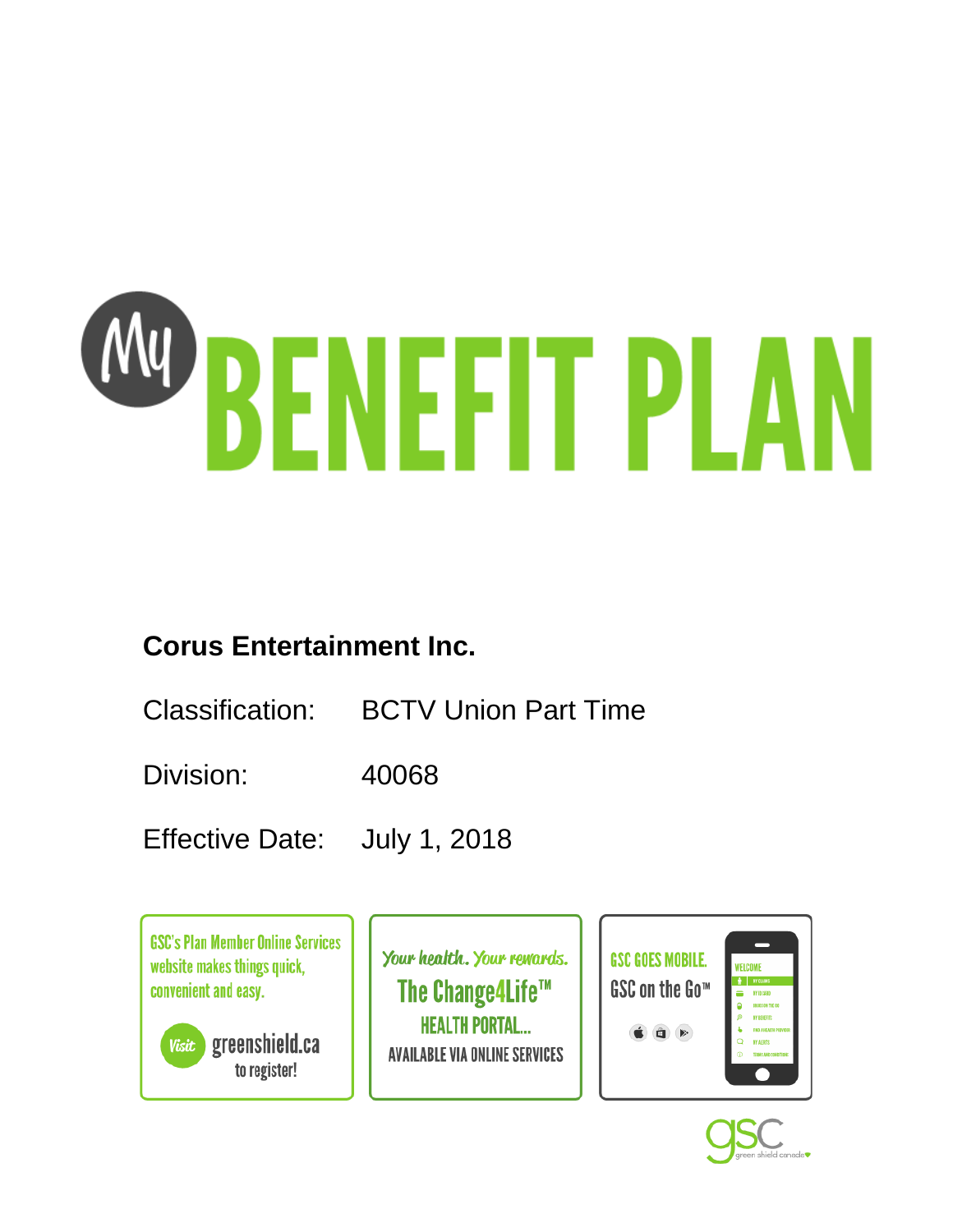# **WELCOME TO YOUR BENEFIT PLAN**

This summary contains information about your group benefits with **Corus Entertainment Inc.**, your plan sponsor, available through the group contract with Green Shield Canada (GSC), effective July 1, 2018.

# **HEALTH SUMMARY**

The [health benefits](#page-9-0) are intended to supplement your provincial health insurance plan. The benefits shown below will be eligible if they are medically necessary for the treatment of an illness or injury, and reimbursement will be limited to [reasonable and customary](#page-6-0) charges, in addition to any specific limitations and maximums stated below.

| <b>Calendar Year Deductible:</b>                                                                                                                                                                                 | \$25 per person, \$50 per family every calendar year                                                                                                                                              |
|------------------------------------------------------------------------------------------------------------------------------------------------------------------------------------------------------------------|---------------------------------------------------------------------------------------------------------------------------------------------------------------------------------------------------|
| (per person/per family)                                                                                                                                                                                          | (excluding Hospital accommodation)                                                                                                                                                                |
|                                                                                                                                                                                                                  | Claims incurred in the last 3 months of a calendar year<br>may be used to satisfy the deductible for the following<br>year                                                                        |
| <b>Maximums</b>                                                                                                                                                                                                  |                                                                                                                                                                                                   |
| Overall Health Maximum:                                                                                                                                                                                          | Unlimited                                                                                                                                                                                         |
| Fertility drugs:                                                                                                                                                                                                 | \$15,000 per lifetime                                                                                                                                                                             |
| Your Co-pay:                                                                                                                                                                                                     | 0%                                                                                                                                                                                                |
| <b>Your Plan Covers</b>                                                                                                                                                                                          | <b>Maximum Plan Pays</b>                                                                                                                                                                          |
| <b>Prescription Drugs</b>                                                                                                                                                                                        | Unlimited, except as stated above                                                                                                                                                                 |
| <b>Hospital Accommodation</b>                                                                                                                                                                                    | Semi-private or private room                                                                                                                                                                      |
| <b>Hearing Care</b>                                                                                                                                                                                              | \$500 every 5 calendar years                                                                                                                                                                      |
| <b>Orthotics/Orthopedic Footwear</b><br>Custom orthotics or orthopedic shoes (including<br>repairs/modifications):                                                                                               | \$500 every calendar year (\$250 every calendar year for<br>dependent children)                                                                                                                   |
| Custom boots or shoes:                                                                                                                                                                                           | One pair every calendar year                                                                                                                                                                      |
| <b>Private Duty Nursing</b>                                                                                                                                                                                      | \$25,000 every 3 calendar years                                                                                                                                                                   |
| <b>Paramedical Practitioners</b><br>Chiropractor, Chiropodist/Podiatrist, Registered<br>Massage Therapist, Naturopath, Osteopath,<br>Physiotherapist, Speech Therapist<br>Psychologist, Master of Social Work or | \$500 every calendar year per type of practitioner,<br>including one X-ray per practitioner per calendar year<br>by a Chiropractor, Osteopath or Podiatrist<br>\$500 every calendar year combined |
| <b>Counsellor/Social Worker</b><br>Acupuncture                                                                                                                                                                   | \$100 per calendar year                                                                                                                                                                           |
| <b>Christian Science Practitioner</b>                                                                                                                                                                            | \$200 per calendar year                                                                                                                                                                           |
| <b>Vision</b>                                                                                                                                                                                                    |                                                                                                                                                                                                   |
| Eyeglasses or contact lenses                                                                                                                                                                                     | \$200 every 2 calendar years (\$200 every calendar year<br>for dependent children age 18 and under)                                                                                               |
| Medically necessary contact lenses                                                                                                                                                                               | \$200 every 2 calendar years (\$200 every calendar year<br>for dependent children age 18 and under)                                                                                               |
| Laser eye surgery                                                                                                                                                                                                | \$200 per lifetime                                                                                                                                                                                |
| Visual training                                                                                                                                                                                                  | \$200 per lifetime                                                                                                                                                                                |
| Eye examinations                                                                                                                                                                                                 | Once every 2 calendar years (once every calendar year<br>for dependent children age 18 and under)                                                                                                 |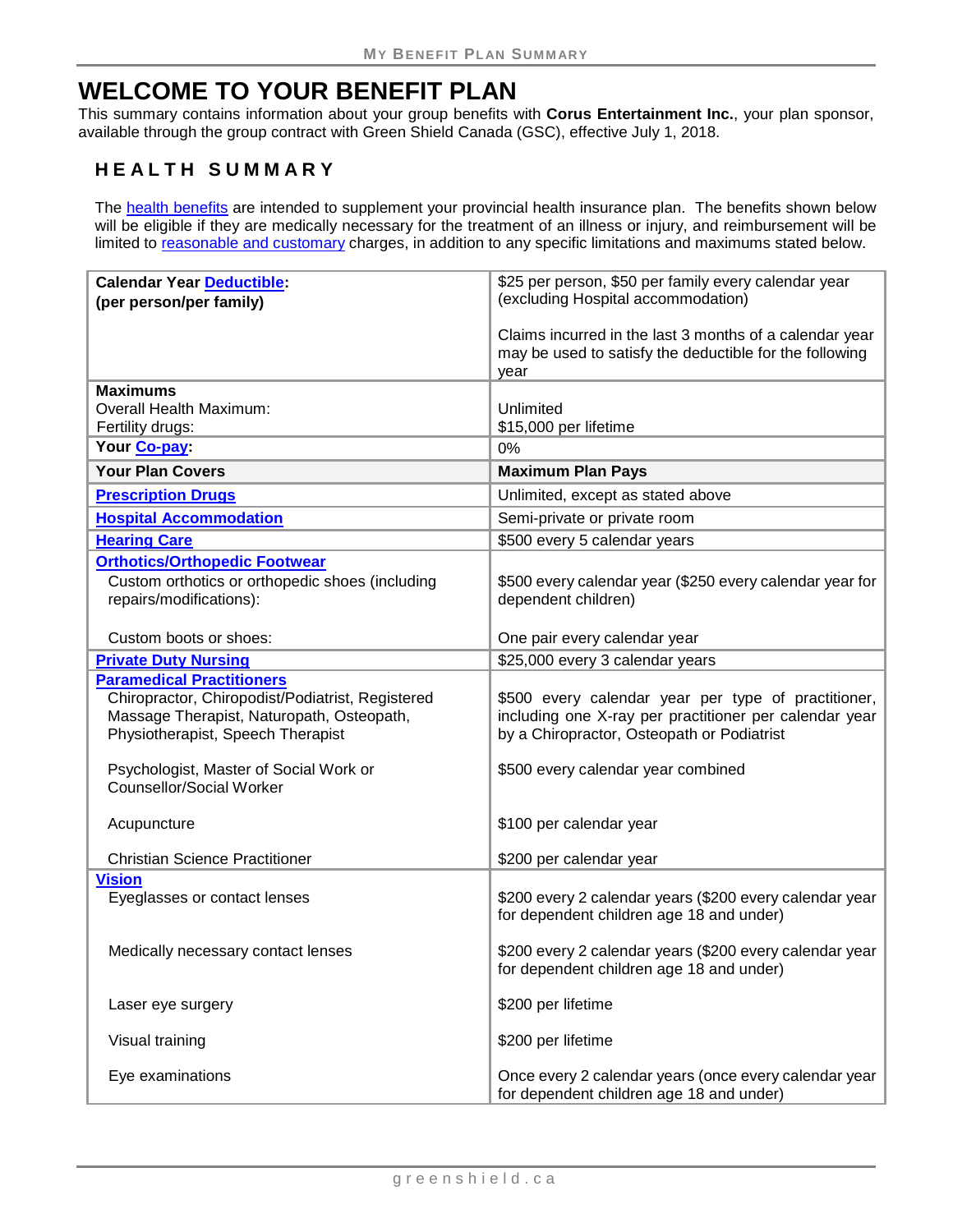# **TRAVEL SUMMARY**

Th[e travel benefits](#page-15-0) are intended to supplement your provincial health insurance plan. Hospital and medical services are eligible only if your provincial health insurance plan provides payment toward the cost of incurred services. The benefits shown below will be eligible if they are medically necessary for the treatment of an illness or injury and reimbursement will be limited to [reasonable and customary](#page-6-0) charges for the area in which they are incurred.

| <b>Calendar Year Deductible:</b>        | No deductible                                                     |
|-----------------------------------------|-------------------------------------------------------------------|
| Your Co-pay:                            | 0%                                                                |
| <b>Maximum Number of Days per Trip:</b> | equal to the number of days allowed under your<br>provincial plan |
| <b>Your Plan Covers</b>                 | <b>Maximum Plan Pays</b>                                          |
| <b>Emergency Services:</b>              | \$5,000,000 per lifetime                                          |
| <b>Referral Services</b>                | \$3,000 every 3 calendar years                                    |

#### **Before you travel, visit [greenshield.ca](http://www.greenshield.ca/) for important information you will need to know if you experience a medical emergency while you are travelling.**

#### **DENTAL SUMMARY**

The [dental benefits](#page-22-0) shown below will be eligible if they are necessary for the prevention of dental disease or treatment of dental disease or injury and reimbursement will be limited to the amount stated in the Provincial Dental Association Fee Guide indicated below.

| <b>Calendar Year Deductible:</b>                                                                                                                                                      | No deductible                                        |
|---------------------------------------------------------------------------------------------------------------------------------------------------------------------------------------|------------------------------------------------------|
| <b>Dental Fee Guide:</b>                                                                                                                                                              | Current province of residence                        |
| (General Practitioners and Specialists)                                                                                                                                               |                                                      |
| Your Co-pay                                                                                                                                                                           |                                                      |
| <b>Basic Services and Comprehensive Basic Services:</b>                                                                                                                               | 20%                                                  |
| <b>Major Services:</b>                                                                                                                                                                |                                                      |
| Dentures                                                                                                                                                                              | 50%                                                  |
| <b>Bridge repairs</b>                                                                                                                                                                 | 20%                                                  |
| All other services                                                                                                                                                                    | 25%                                                  |
| <b>Orthodontics:</b>                                                                                                                                                                  | 50%                                                  |
| <b>Your Plan Covers</b>                                                                                                                                                               |                                                      |
| <b>Basic Services and Comprehensive Services</b>                                                                                                                                      | Unlimited                                            |
| <b>Major Services</b>                                                                                                                                                                 |                                                      |
| Crowns & Bridges combined                                                                                                                                                             | \$2,000 per calendar year                            |
| Dentures<br>$\bullet$                                                                                                                                                                 | \$2,000 per calendar year                            |
| Orthodontics                                                                                                                                                                          | \$2,500 per lifetime                                 |
| <b>Late Entrants</b>                                                                                                                                                                  |                                                      |
| Basic, Comprehensive Basic and Major combined                                                                                                                                         | \$125 for covered dependents for the first 12 months |
|                                                                                                                                                                                       | of coverage based on coverage effective date         |
| Orthodontics                                                                                                                                                                          | \$300 per covered dependents for the first 36 months |
|                                                                                                                                                                                       | of coverage based on coverage effective date         |
| <b>Summary of Covered Benefits</b>                                                                                                                                                    |                                                      |
| Basic Services include recall visits once every 6 months, fillings and extractions                                                                                                    |                                                      |
| Comprehensive Basic Services include root canal therapy, periodontal scaling/root planing and denture                                                                                 |                                                      |
| relining/rebasing, repairs, or adjustments<br>Matan Osmatasa bashi da susing Ababbad b<br>a e e concerto de esta de la estrución de la desta de la concelha de la esta de la esta del |                                                      |

**Major Services** include crowns (limited to once every 5 years), dentures and/or bridgework (replacements of each limited to once every 3 years)

**Orthodontics** includes treatment to straighten teeth/correct the bite.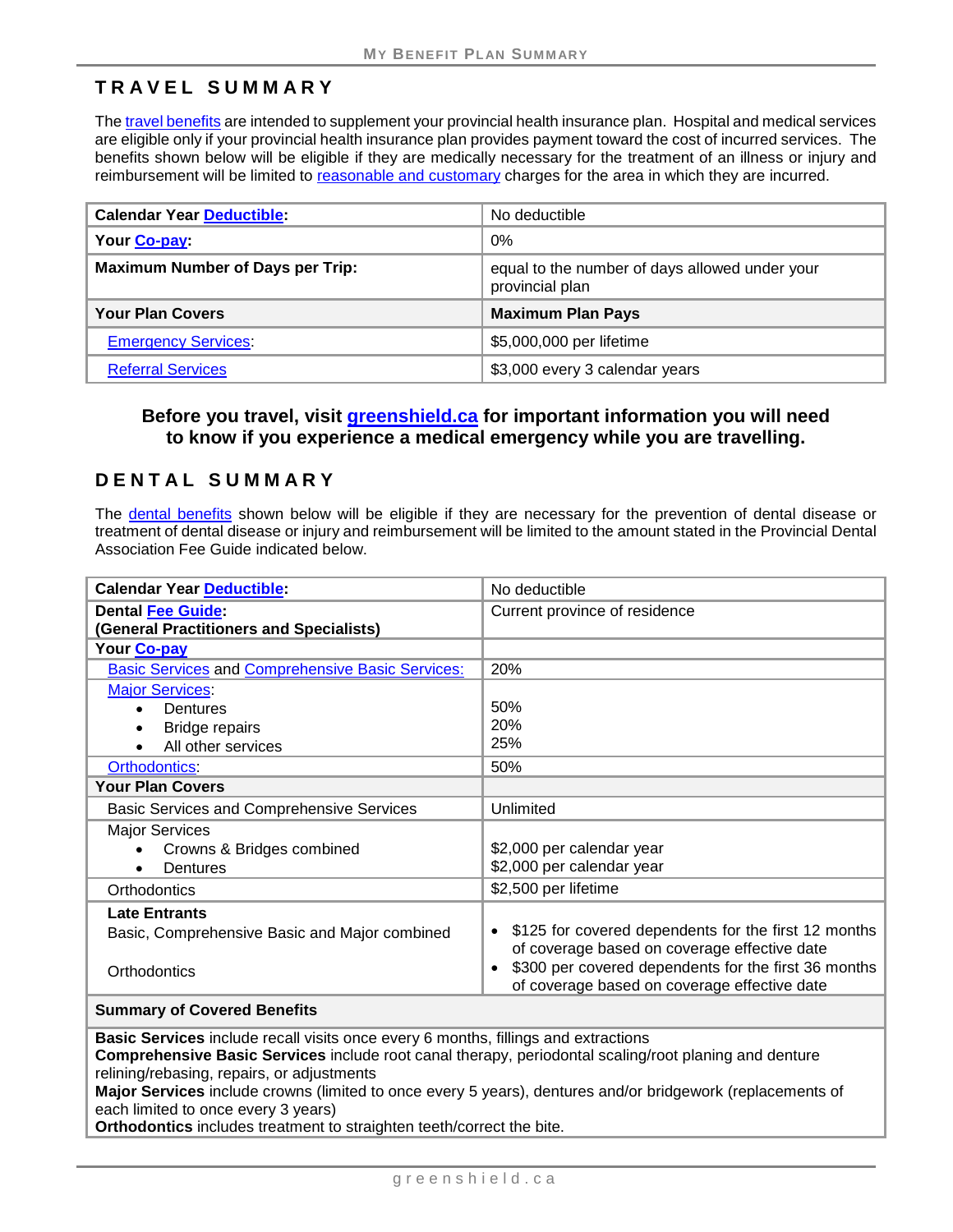# **ABOUT THIS SUMMARY**

This information is intended to provide an overview of the coverage available. Detailed benefit information about your coverage, including limitations and exclusions applicable to the benefits appearing in this summary, which will form part of your Benefit Plan Booklet, will be available online at [greenshield.ca.](http://www.greenshield.ca/)

This summary describes the [deductibles,](#page-5-0) [co-pays](#page-5-1) and maximums that may be applicable to your coverage if you are included in the Billing Division shown on the cover of this summary. All dollar maximums stated in this summary are expressed in Canadian dollars.

You are covered for only those specific benefits for which you have applied and for which your plan sponsor has certified you are eligible. You must be covered in order for your dependents to be covered. Your coverage will terminate upon the earlier of the date you retire or the date your plan sponsor advises GSC that you are no longer eligible for coverage. Coverage for your dependents will terminate upon the earlier of termination of your coverage or the date your dependent no longer satisfies the definition of a [dependent.](#page-5-2)

You will receive Identification Cards showing your GSC Identification Number to be used on all claims and correspondence, and for identification purposes when speaking with our Customer Service Centre. Your number will appear on the front of the card and end in -00, while each of your dependents with their numbers will be shown on the back.

# **PLAN MEMBER ONLINE SERVICES – INFORMATION YOUR WAY**

In addition to this summary, and our Customer Service Centre, we also provide you with access to our secure website. Self-service through the GSC website makes things quick, convenient and easy. Register with GSC to:

- View your Benefit Plan Booklet
- Access your personal claims information, including a breakdown of how your claims were processed
- Simulate a claim to instantly find out what portion of a claim will be covered
- Submit certain claims online
- Search for a drug to get information specific to your own coverage (or coverage for your family)
- Search for eligible dental, paramedical, and vision care providers in a particular location (within Canada)
- Search for vision and hearing care providers who offer discounts to GSC plan members through our Preferred Provider Network
- Arrange for claim payments to be deposited directly into your bank account
- Print personalized claim forms and replacement Identification Cards
- Print personal Explanation of Benefits statements for when you need to co-ordinate benefits

#### **Register online at [greenshield.ca](http://www.greenshield.ca/) and see what our website can do for you!**

#### **OUR COMMITMENT TO PRIVACY**

The GSC Privacy Code balances the privacy rights of our group and benefit plan members and their dependents, and our employees, with the legitimate information requirements to provide customer service.

To read our privacy policies and procedures, please visit us at [greenshield.ca.](http://www.greenshield.ca/)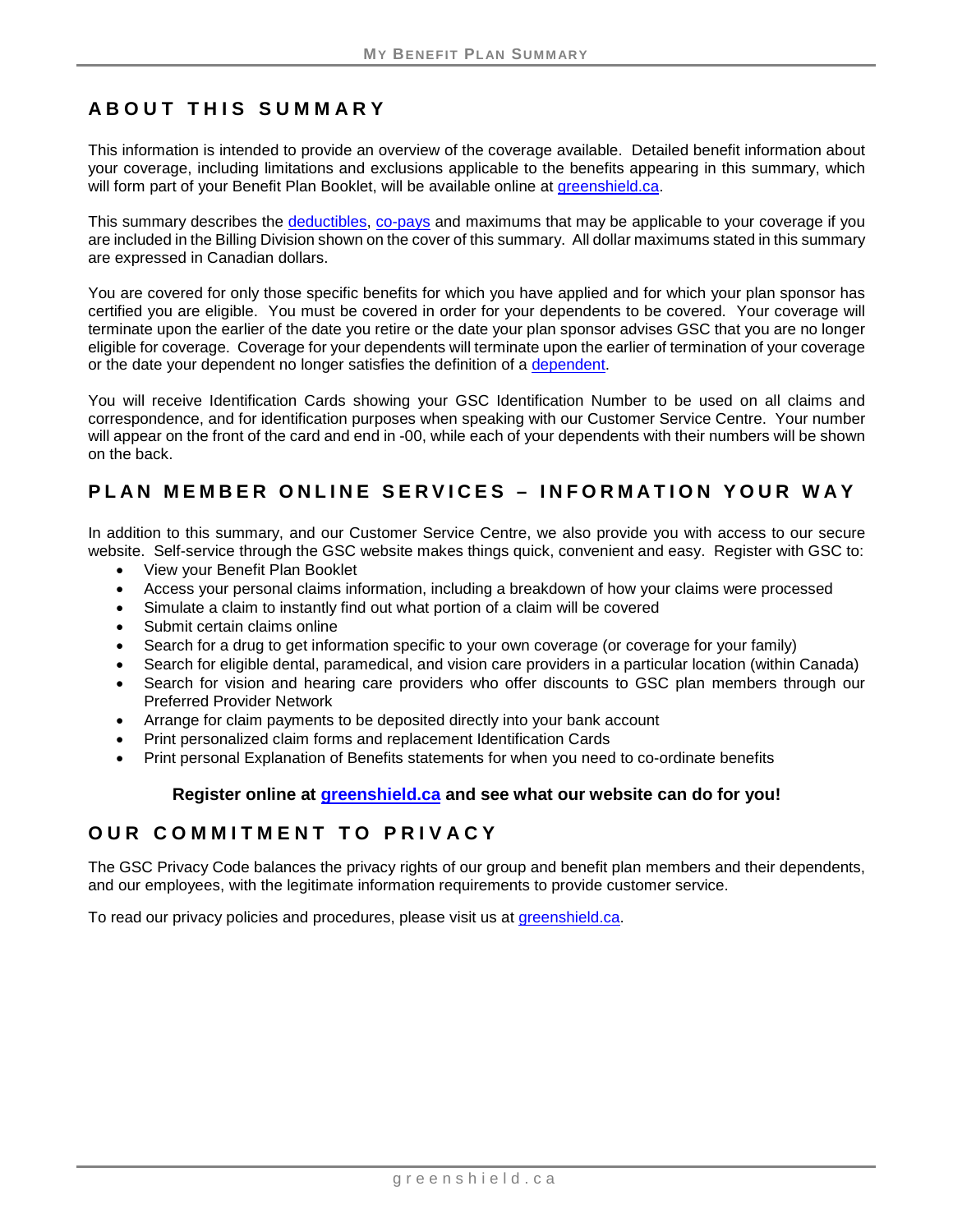# TABLE OF CONTENTS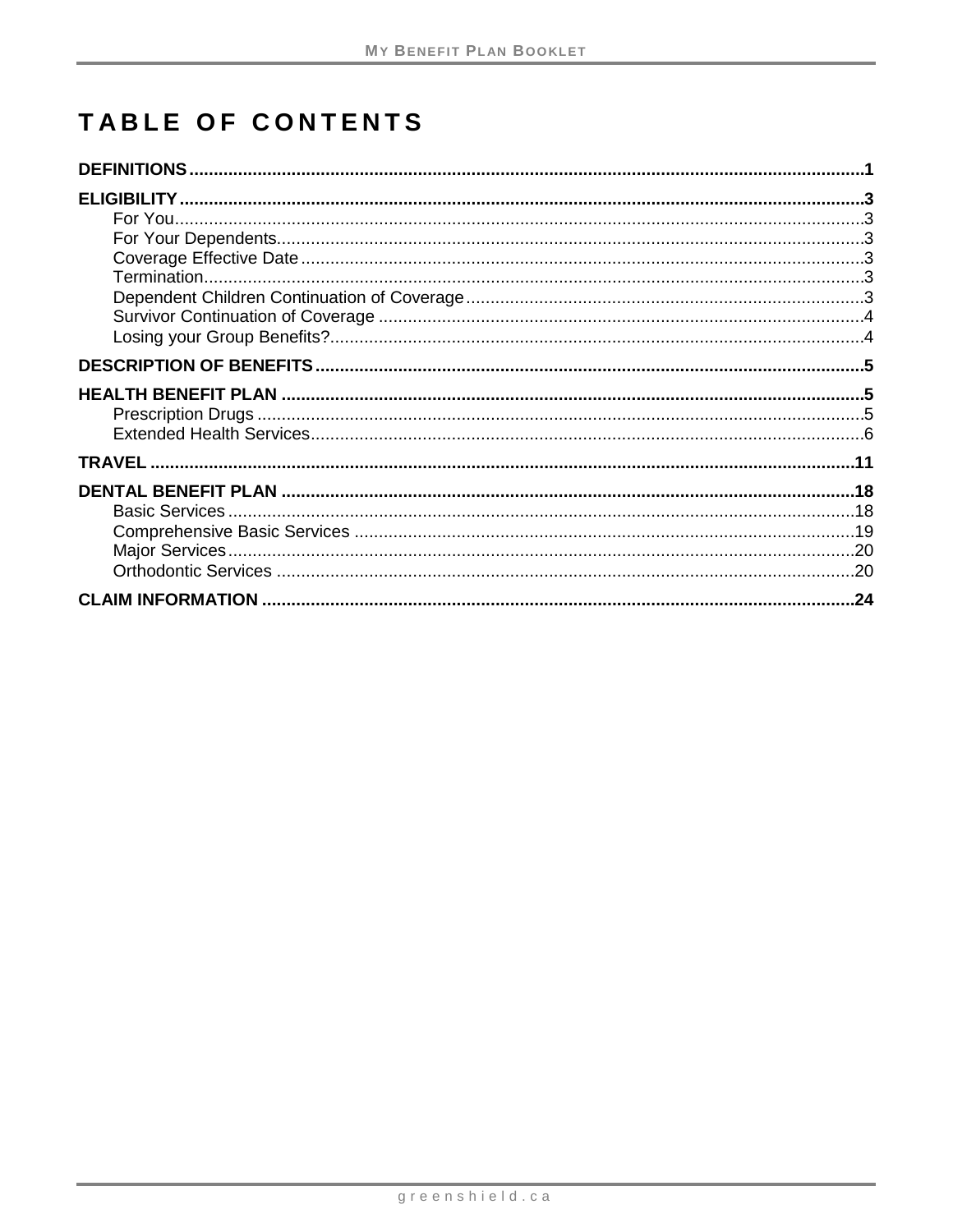# <span id="page-5-3"></span>**DEFINITIONS**

Unless specifically stated otherwise, the following definitions will apply throughout this booklet.

**Allowed amount** means**,** as determined by GSC:

- a) Drugs the GSC National Pricing Policy and/or the [reasonable and customary](#page-6-0) charge;
- b) Extended Health Services the [reasonable and customary](#page-6-0) charge for the service or supply but not more than the prevailing charge in the area in which the charge is made for a like service or supply;
- c) Dental the [fee guide](#page-6-1) as specified in the Summary of Benefits.

**Calendar year** means the 12 consecutive months commencing on January 1st to December 31st of each year.

#### <span id="page-5-1"></span>**Co-pay** means

- a) for [Prescription Drugs,](#page-9-1) the rendered amount that must be paid by you or your dependent before reimbursement of an expense will be made; and
- b) for all other Health and Dental Benefits, the eligible allowed amount that must be paid by you or your dependent before reimbursement of an expense will be made.

**Covered person** means the plan member who has been enrolled in the plan or his or her enrolled dependents.

<span id="page-5-5"></span>**Custom made boots or shoes** means footwear used by an individual whose condition cannot be accommodated by existing footwear products. The fabrication of the footwear involves making a unique cast of the covered person's feet and the use of 100% raw materials. (This footwear is used to accommodate the bony and structural abnormalities of the feet and lower legs resulting from trauma, disease or congenital deformities.)

<span id="page-5-4"></span>**Custom made foot orthotics** means devices made from a 3-dimensional model of an individual's foot and made from raw materials. (These devices are used to relieve foot pain related to biomechanical misalignment to the feet and lower limbs.)

<span id="page-5-0"></span>**Deductible** is the amount that must be paid by or on behalf of you and your dependent in any calendar year before reimbursement of an eligible expense will be made.

#### <span id="page-5-2"></span>**Dependent** means

- a) your spouse, if you are legally married or if not legally married, you have lived in a common-law relationship for more than 1 year. Only one spouse will be considered at any time as being covered under the group contract;
- b) your unmarried child under age 21;
- c) your unmarried child under age 25, if enrolled and in full-time attendance at an accredited college, university or educational institute; and
- d) your unmarried child (regardless of age) who became totally disabled while eligible under b) or c) above, and has been continuously so disabled since that time and is considered a dependent as defined under the Income Tax Act, also qualify as a dependent.

Your child (your or your spouse's natural, legally adopted or stepchildren) must reside with you in a parent-child relationship or be dependent upon you (or both) and not regularly employed.

Children who are in full-time attendance at an accredited school do not have to reside with you or attend school in your province. If the school is in another province, you must apply to your provincial health insurance plan for an extension of coverage to ensure your child continues to be covered under a provincial health insurance plan.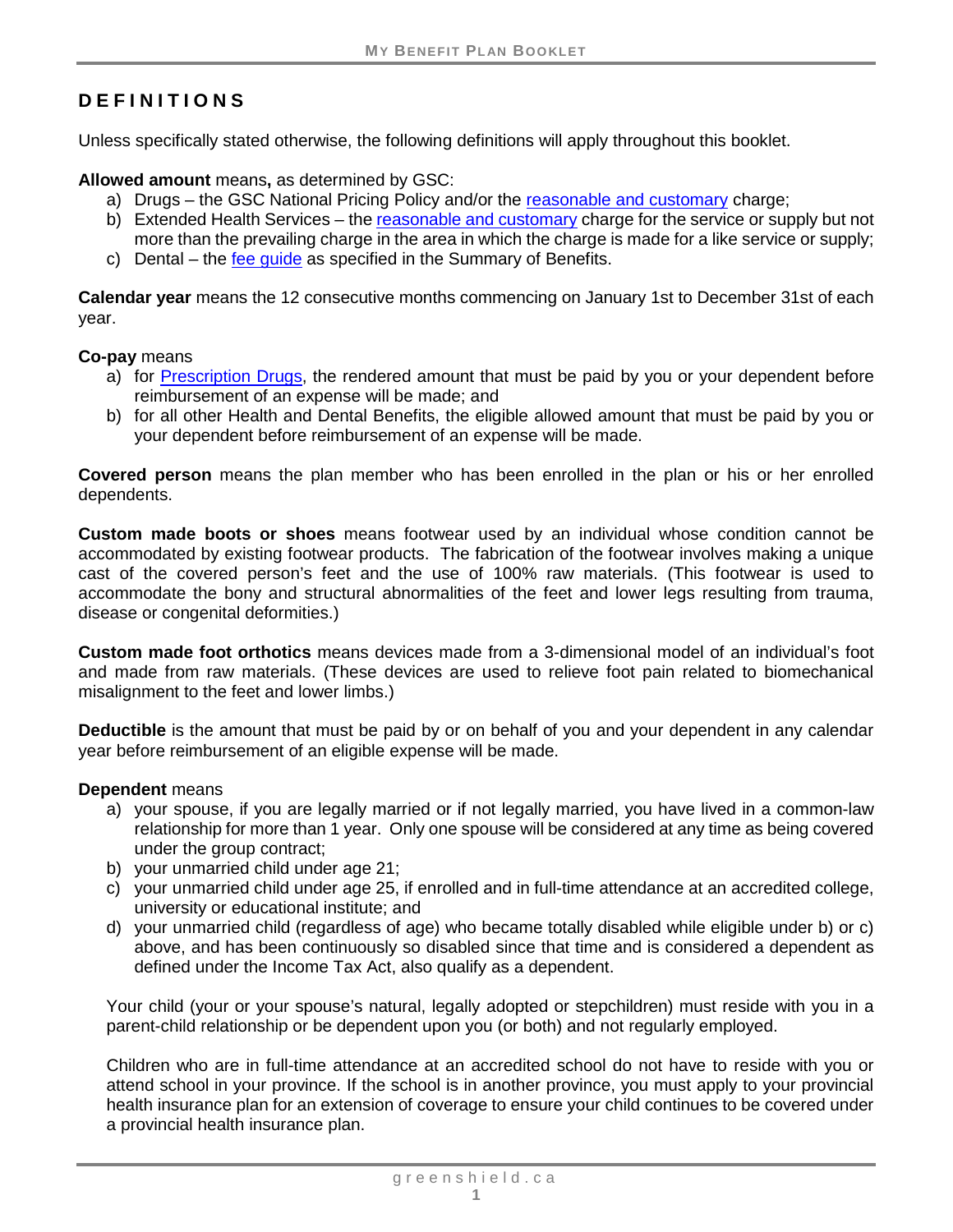<span id="page-6-1"></span>**Fee guide** means the list of dental procedure codes developed by and maintained by the Canadian Dental Association, adopted by the provincial or territorial dental association of the province or territory in which the service is provided (or your province of residence if any dental service is provided outside Canada) and in effect at the time the service is provided.

**Injury** means an unexpected or unforeseen event that occurs as a direct result of a violent, sudden and unexpected action from an outside source.

<span id="page-6-2"></span>**Orthopedic shoes** means off-the-shelf, ready-made footwear prescribed for covered persons diagnosed with a specific medical condition that affects their feet and who require specialized footwear to treat their condition and assist with mobility. The footwear may be modified or adjusted to fit the covered person's feet.

**Plan member** means you, when you are enrolled for coverage.

**Private room for hospital accommodation** means a room having only one treatment bed.

<span id="page-6-0"></span>**Reasonable and customary** means in the opinion of GSC, the usual charge of the provider for the service or supply, in the absence of insurance, but not more than the prevailing charge in the area for a like service or supply.

**Rendered amount** means the amount charged by a provider for a service and submitted for payment of a claim.

**Semi-private room for hospital accommodation** means a room having only two treatment beds.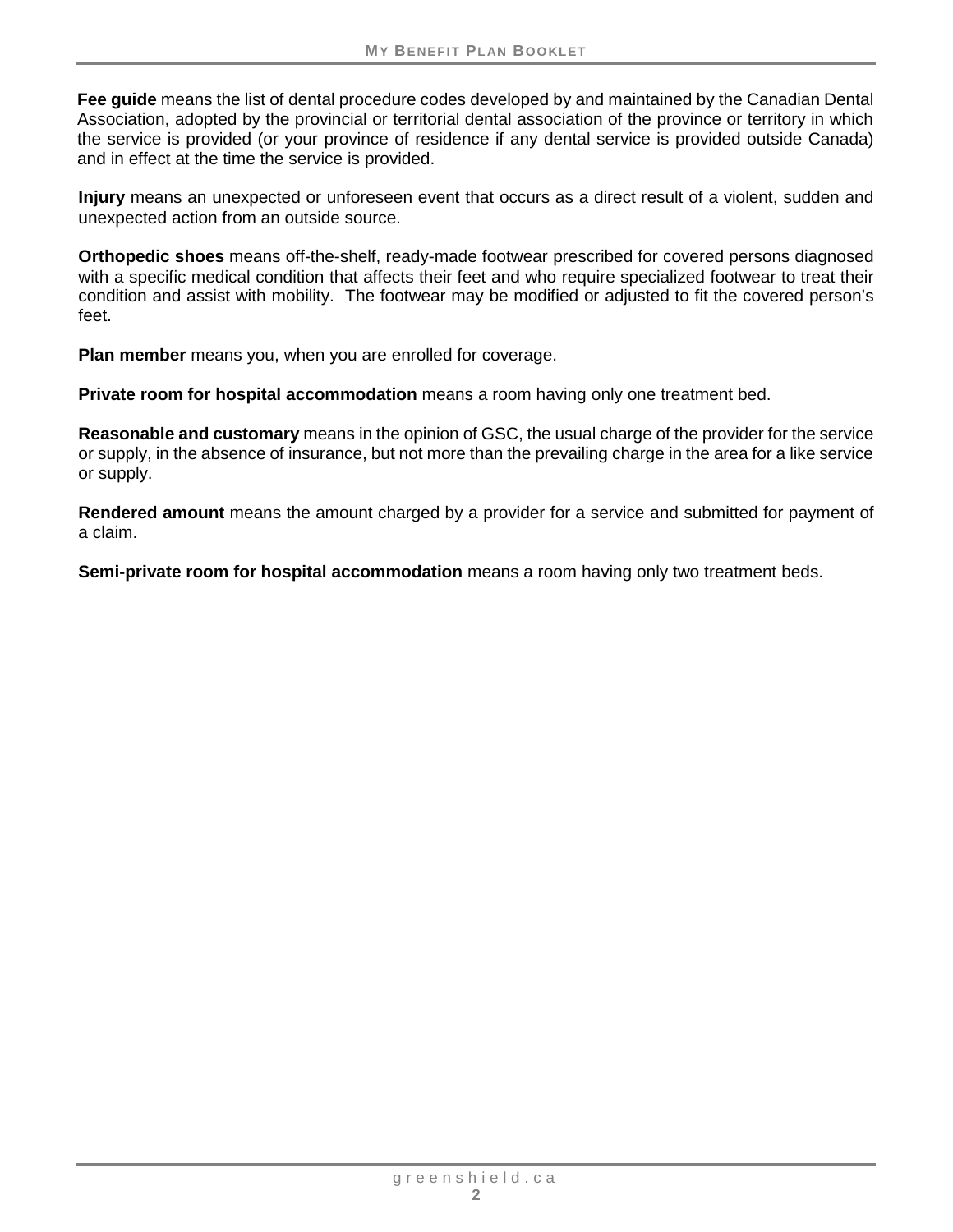# <span id="page-7-0"></span>**ELIGIBILITY**

#### <span id="page-7-1"></span>**For You**

To be eligible for coverage, you must be a plan member who is:

- a) a resident of Canada;
- b) covered under your provincial health insurance plan; and
- c) actively at work and working a minimum of 24 hours per week for the preceding 24 weeks on a regular basis.

#### <span id="page-7-2"></span>**For Your Dependents**

To be eligible for coverage you must be:

- a) covered under this plan; and
- b) each dependent must be covered under a provincial health insurance plan.

#### <span id="page-7-3"></span>**Coverage Effective Date**

Your coverage begins on the date you become eligible for coverage, have satisfied the eligibility requirements and you are enrolled under the plan.

You will be eligible for coverage on the first day of the month following 3 months of continuous active employment.

Your dependent coverage will begin on the same date as your coverage.

If you have waived eligibility due to having coverage through your spouse's benefit plan, you must request coverage from your plan sponsor within 31 days after termination of the coverage under your spouse's plan.

Your plan sponsor is solely responsible for submitting all required forms to GSC as of the Effective Date of this plan or as of the first date that you become eligible.

#### <span id="page-7-4"></span>**Termination**

Your coverage will end on the earliest of the following dates:

- a) the date your employment ends;
- b) the date you are no longer actively working;
- c) the date you retire;
- d) the end of the period for which rates have been paid to GSC for your coverage;
- e) the date the group contract terminates.

Dependent coverage will end on the earliest of the following dates:

- a) the date your coverage terminates;
- b) the date your dependent is no longer an eligible dependent;
- c) the date on which your dependent child attains the specified age limit;
- d) the end of the period for which rates have been paid for dependent coverage;
- e) the date the group contract terminates.

#### <span id="page-7-5"></span>**Dependent Children Continuation of Coverage**

Any child whose coverage would end because they have reached the specified age limit may qualify for continued coverage, subject to the following conditions:

- a) your child became dependent upon you by reason of a mental or physical disability prior to reaching this age; and
- b) your child has been continuously so disabled since that time.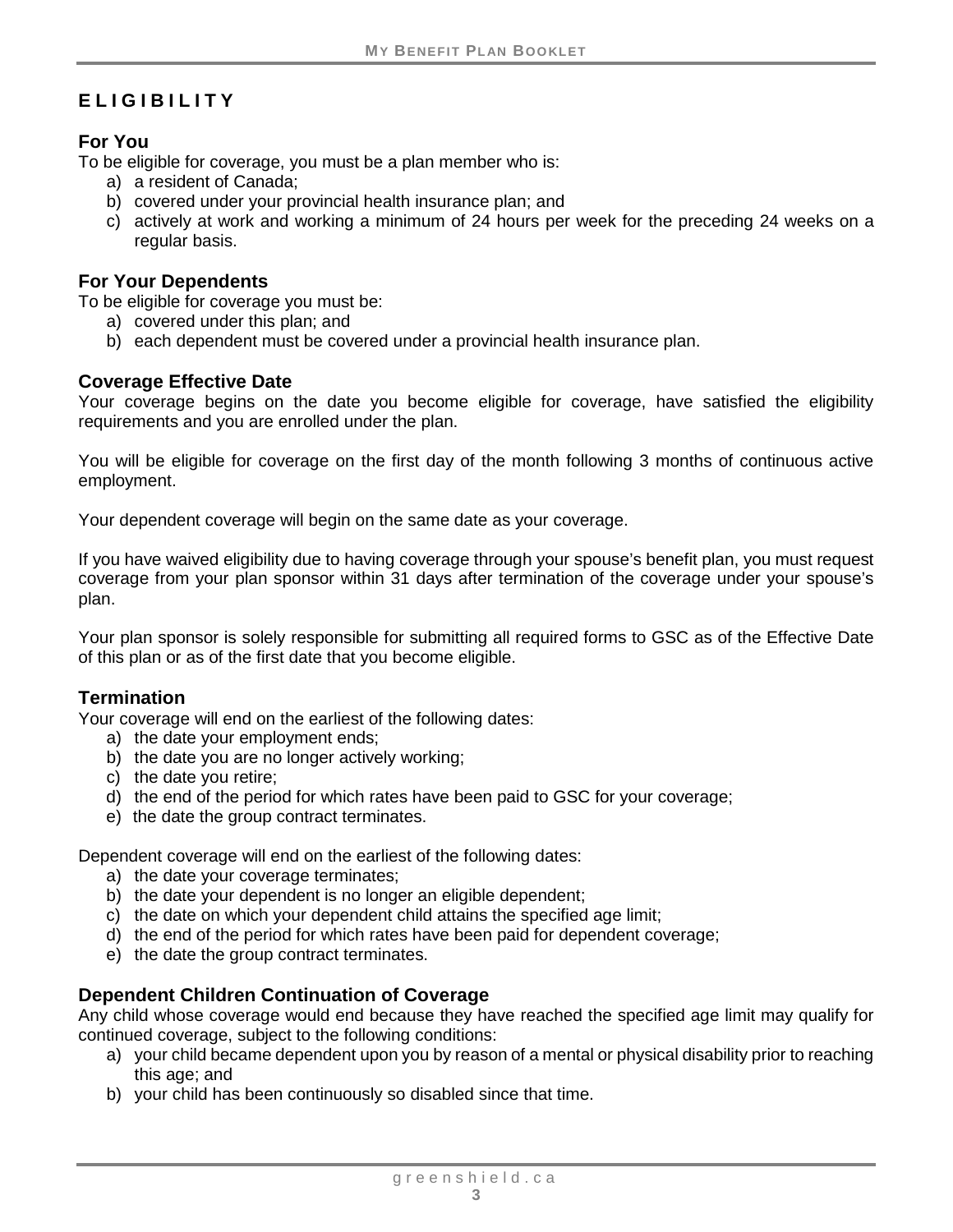## <span id="page-8-0"></span>**Survivor Continuation of Coverage**

In the event of your death while covered by this plan, coverage will continue for your eligible covered dependents until the earliest of the following dates:

- a) 24 months after the date of your death;
- b) the date the covered person would no longer be considered a dependent under the plan if you were still alive; or
- c) the date the benefit under which your dependent is covered terminates.

#### <span id="page-8-1"></span>**Losing your Group Benefits?**

If your coverage terminates under your Plan Sponsor's benefit plan, you may apply for one of GSC's individual Health and Dental plans. Acceptance for these plans is guaranteed as long as GSC receives your application within 90 days of your employee benefits termination date, provided GSC receives the initial payment. There are no health questions and no medical when you apply. These plans offer coverage for medications that treat pre-existing conditions. Best of all, they provide life-time coverage.

#### **SureHealth™ LINK Plans**– **Buying directly from GSC**

Visit [SureHealth.ca](http://surehealth.ca/) where you'll find details about the SureHealth™ LINK plan options available. You can request an information package, you can get quotes online, and you can buy completely online. It is quick and easy. You can give us a call at 1.844.753.SURE (7873) –we can answer any questions you have or we can take your application over the phone.

#### **PRISM CONTINUUM® – Buying from an Advisor**

Special Benefits Insurance Services (SBIS) can help. Call 416.601.0429 or 1.800.667.0429 to speak with a specialist about the Prism Continuum program. They can review the options available to you and advise you on the coverage that best suits your needs.

™Trademark of Green Shield Canada.

®Trademark of Special Benefits Insurance Services.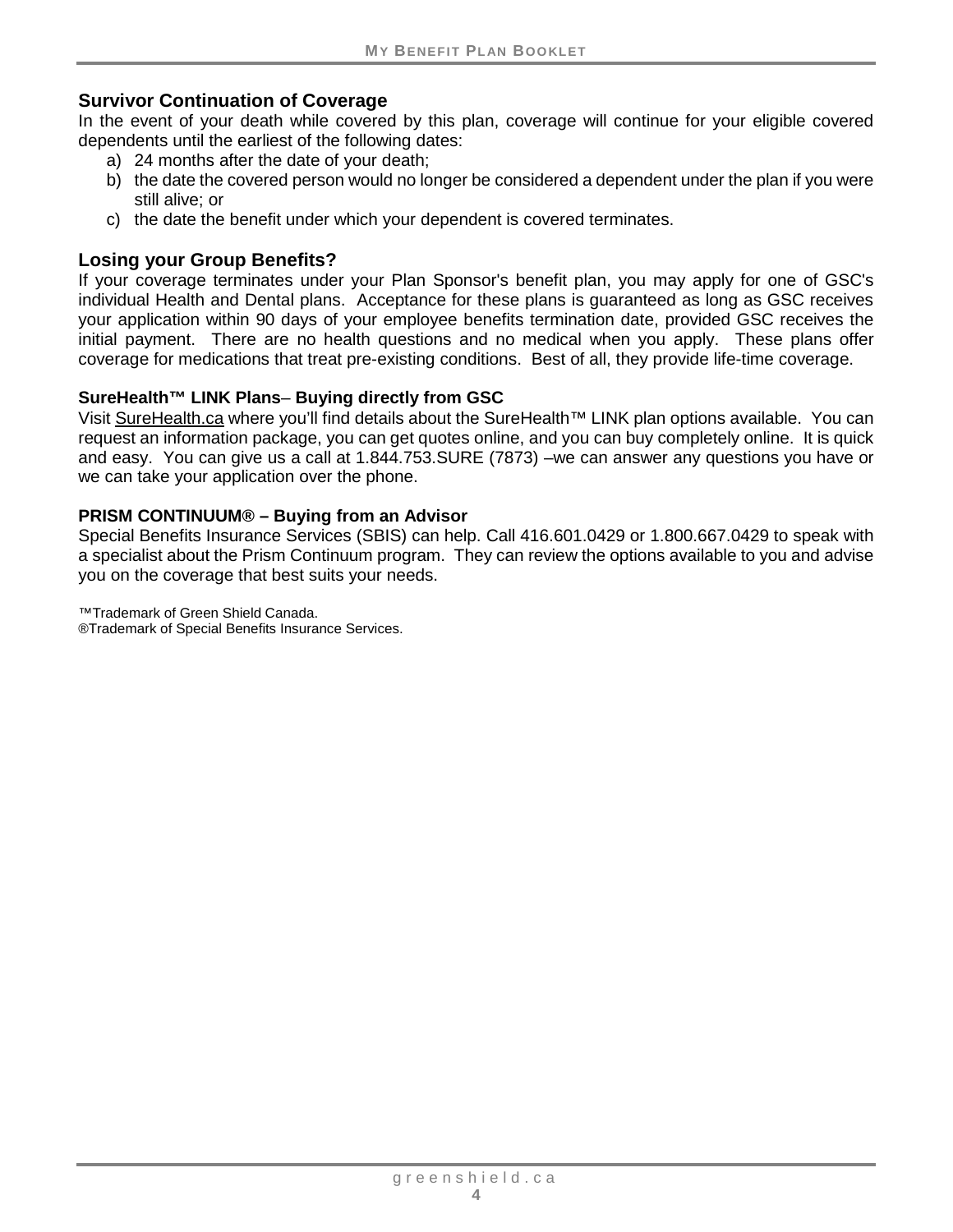# <span id="page-9-2"></span>**DESCRIPTION OF BENEFITS**

# <span id="page-9-0"></span>**HEALTH BENEFIT PLAN**

The benefits described in this section will be eligible, up to the amount shown in the Summary of Benefits, if they are medically necessary for the treatment of an illness or injury. Reimbursement will be limited to [reasonable and customary](#page-6-0) charges in addition to any specific limitations and maximums stated in the Summary of Benefits and as stated in this Description of Benefits.

# <span id="page-9-1"></span>**Prescription Drugs**

- Prescription drug benefits, up to the amount shown in the Summary of Benefits, that:
- a) are prescribed by a legally qualified medical practitioner or dental practitioner as permitted by law; and
- b) legally require a prescription and have a Drug Identification Number (DIN); and
- c) are paid on a Pay Direct basis.

If approved by GSC, this plan includes drugs with a Drug Identification Number (DIN) that do not legally require a prescription, including insulin and all other approved injectables, as well as related supplies such as diabetic syringes, needles, lancets, and testing agents.

Certain drugs may require prior approval. Your Pharmacist is aware of the drugs that fall into this category.

Maintenance drugs required to treat lifelong chronic conditions must be purchased in a 90-day supply of a prescription at any one time. Non-maintenance drugs may be purchased in a supply not exceeding 3 months (90-day) supply of a prescription at any one time. However, for all drugs, 6 months for a vacation supply may be purchased and not more than a 13-month supply in any 12 consecutive months.

#### **NOTE:**

| Drug Benefit over age 65: | The Drug Benefit co-pay and the deductible (where applicable) in your<br>province of residence are eligible benefits.                                                                                                                                                                                                                                                                                                                                  |
|---------------------------|--------------------------------------------------------------------------------------------------------------------------------------------------------------------------------------------------------------------------------------------------------------------------------------------------------------------------------------------------------------------------------------------------------------------------------------------------------|
| Quebec residents only:    | Legislation requires GSC to follow the RAMQ (The Regie de l'assurance<br>maladie du Quebec) reimbursement guidelines for all residents of Quebec.<br>If you are younger than age 65, you must enroll for the GSC Prescription<br>Drugs benefit plan and GSC will be the only payer. If you are age 65 or<br>older, enrolment in RAMQ is automatic, enrolment in the GSC Prescription<br>Drugs benefit plan is optional, and RAMQ would be first payer. |
|                           | If any provisions of this plan do not meet the minimum requirements of the<br>RAMQ plan, adjustments are automatically made to meet RAMQ                                                                                                                                                                                                                                                                                                               |

requirements.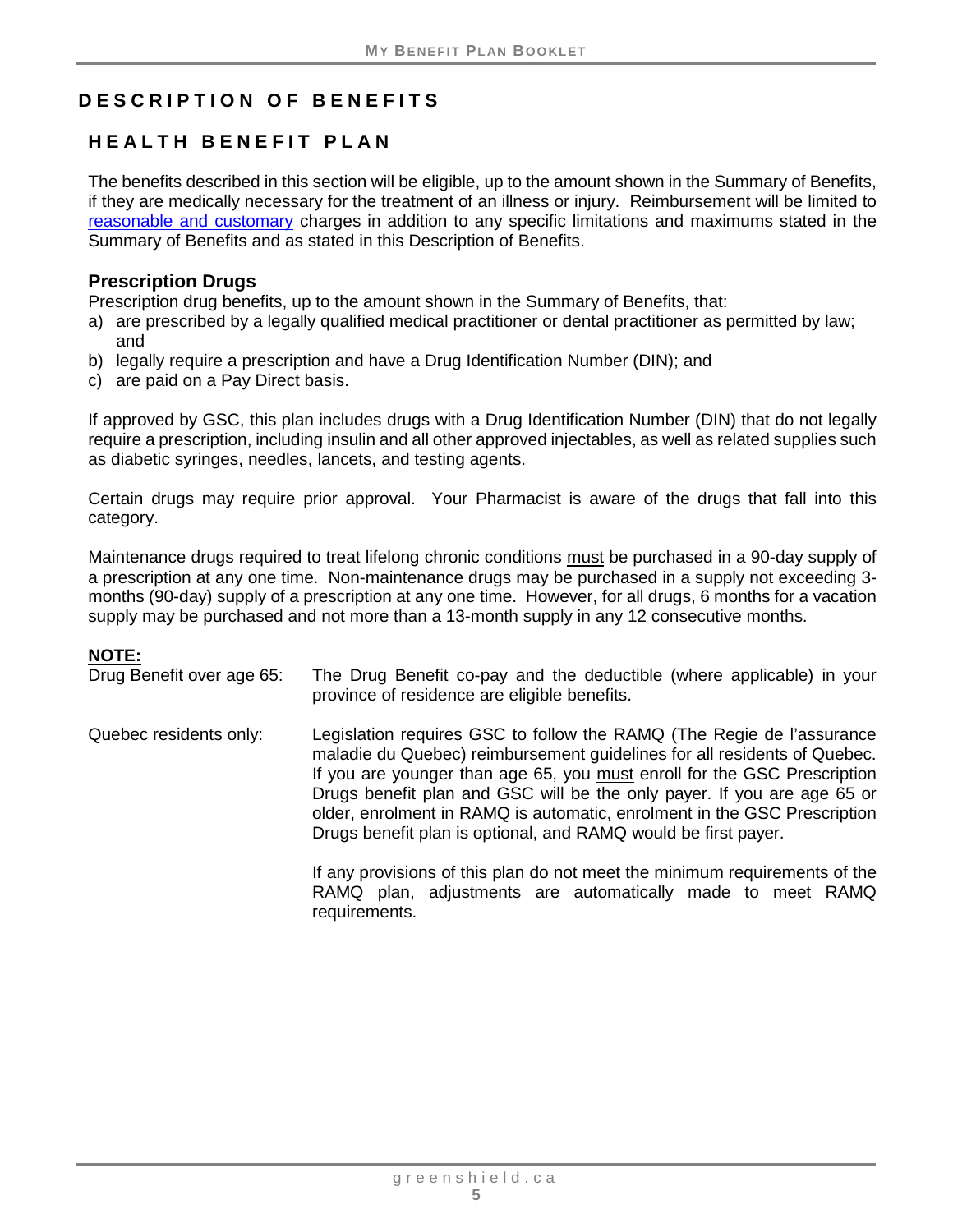Eligible benefits do not include and no amount will be paid for:

a) Drugs for the treatment of obesity and erectile dysfunction;

- b) Vitamins;
- c) Vaccines;
- d) Smoking cessation oral drugs and Nicotine replacement products, such as patches, gum, lozenges, and inhalers;
- e) Products which may lawfully be sold or offered for sale other than through retail pharmacies, and which are not normally considered by practitioners as medicines for which a prescription is necessary or required, unless specifically identified and included as eligible in "Prescription Drugs";
- f) Ingredients or products which have not been approved by Health Canada for the treatment of a medical condition or disease and are deemed to be experimental in nature and/or may be in the testing stage:
- g) Mixtures, compounded by a pharmacist, that do not conform to GSC's current Compound Policy.

# <span id="page-10-2"></span>**Extended Health Services**

**Hospital Accommodation:** Provided your provincial health insurance plan has accepted or agreed to pay the ward or standard rate, reimbursement for hospital accommodation shown in the Summary of Benefits will be limited to:

- a) [reasonable and customary](#page-6-0) charges in the area where received, for accommodation in a public general hospital; and
- b) \$20 per day, limited to 120 days per disability/medical event for accommodation in a convalescent or rehabilitation hospital or a convalescent or rehabilitation wing in a public general hospital.

<span id="page-10-0"></span>**Hearing Care:** Reimbursement for hearing aids, repairs or replacement parts, if recommended or approved by the attending legally qualified medical practitioner, up to the amount shown in the Summary of Benefits. No amount will be paid for batteries.

**Medical Items and Services:** When prescribed by a legally qualified medical practitioner, unless specified otherwise below, reimbursement for [reasonable and customary](file://WDOMNT1/SALESANDSERVICE/Plan%20Sponsor%20Services/C&B%20Projects/BOOKLETS%20-%20Summary%20+%20Description%20(BSY)/FINAL%20TOOL%20and%20Q&A%20Doc/BPB%20Tool%20-%202014.04.09%20-%20new%20mktg%20bullets%20&%20remove%202%20links.dotm#BSYRandC) charges, up to the amount, where applicable, as shown in the Summary of Benefits for:

- a) Aids for daily living such as:
	- i) hospital style beds, including rails and mattresses;
	- ii) bedpans, standard commodes, and urinals;
	- iii) decubitus (bedridden) supplies, portable patient lifts (including batteries); trapezes, and I.V. stands;
- <span id="page-10-1"></span>b) Footwear, when prescribed by your attending physician, nurse practitioner, podiatrist or chiropodist, and dispensed by your podiatrist, chiropodist, chiropractor, orthotist, or pedorthist:
	- i) [custom-made foot orthotics](#page-5-4) or repairs to custom made foot orthotics;
	- ii) [custom-made boots or shoes,](#page-5-5) orthopedic shoes, modifications and repairs to [orthopedic shoes,](#page-6-2) or footwear as an integral part of a brace, (subject to a medical pre-authorization);
- c) Braces, casts;
- d) Diabetic equipment and supplies, such as
	- i) blood glucose meters;
	- ii) glucose monitoring systems (GMS) such as flash type monitors subject to medical preauthorization and reimbursed to the cost of a blood glucose meter. Disposable GMS supplies (used with the monitor), such as, but not limited to sensors and transmitters, are included and subject to the overall annual maximum applicable to diabetic testing and monitoring equipment and supplies;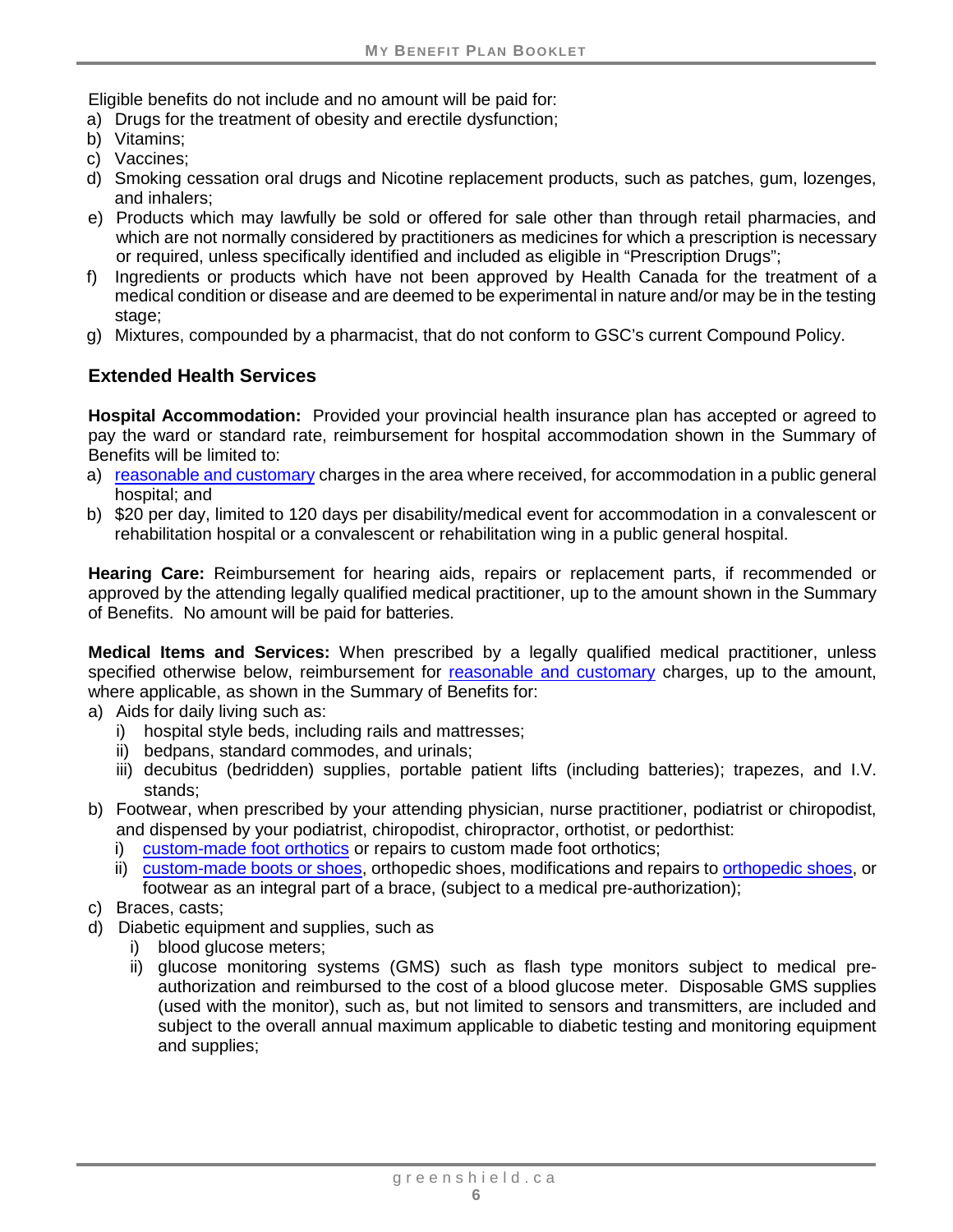- e) Medical services, such as:
	- i) diagnostic and laboratory tests;
	- ii) ultrasounds;
	- iii) computed tomography (CT) scans, magnetic resonance imaging (MRI) and x-rays limited to \$1,000 every calendar year combined;
- f) Medical items transcutaneous electrical nerve stimulators (TENS machine), limited to one every 60 months;
- g) Incontinence/Ostomy equipment, such as catheter, ostomy supplies and diapers;
- h) Mobility aids and medical items, such as:
	- i) canes, crutches, and walkers;
	- ii) wheelchairs and scooters (including batteries);
- i) Standard prosthetics, such as:
	- i) arm, hand, leg, foot, eye, larynx,
	- ii) external breast prosthesis limited to one left and one right every calendar year;
	- iii) post-mastectomy bra, limited to 2 every calendar year;
- j) Respiratory/Cardiology equipment, such as:
	- i) compressors and inhalant devices;
	- ii) oxygen and equipment for its administration:
	- iii) tracheotomy supplies;
- k) Compression stockings with a pressure measurement of 15 mmhg or higher, limited to \$25 every calendar year;
- l) Wigs for temporary or permanent hair loss as a result of a medical condition, limited to \$500 per lifetime.

Some items may require pre-authorization. To confirm eligibility prior to purchasing or renting equipment, submit a Pre-Authorization Form to GSC.

#### **Limitations**

- a) The rental price of durable medical equipment will not exceed the purchase price. GSC's decision to purchase or rent will be based on the legally qualified medical practitioner's estimate of the duration of need as established by the original prescription. Rental authorization may be granted for the prescribed duration. Equipment that has been refurbished by the supplier for resale is not an eligible benefit;
- b) Durable medical equipment must be appropriate for use in the home, able to withstand repeated use and generally not useful in the absence of illness or injury;
- c) When deluxe medical equipment is a covered benefit, reimbursement will be made only when deluxe features are required in order for the covered person to effectively operate the equipment. Items that are not primarily medical in nature or that are for comfort and convenience are not eligible.

**Emergency Transportation:** Reimbursement for [reasonable and customary](#page-6-0) charges for professional land or air ambulance to the nearest hospital equipped to provide the required treatment, when medically required as the result of an injury, illness or acute physical disability.

<span id="page-11-0"></span>**Private Duty Nursing in the Home:** Reimbursement for the services of a Registered Nurse (R.N.) or Registered Practical Nurse/Licensed Practical Nurse (R.P.N./L.P.N.) in the home on a visit or shift basis, up to the amount shown in the Summary of Benefits. No amount will be paid for services which are custodial and/or services which do not require the skill level of a Registered Nurse (R.N.) or Registered Practical Nurse/Licensed Practical Nurse (R.P.N./L.P.N.)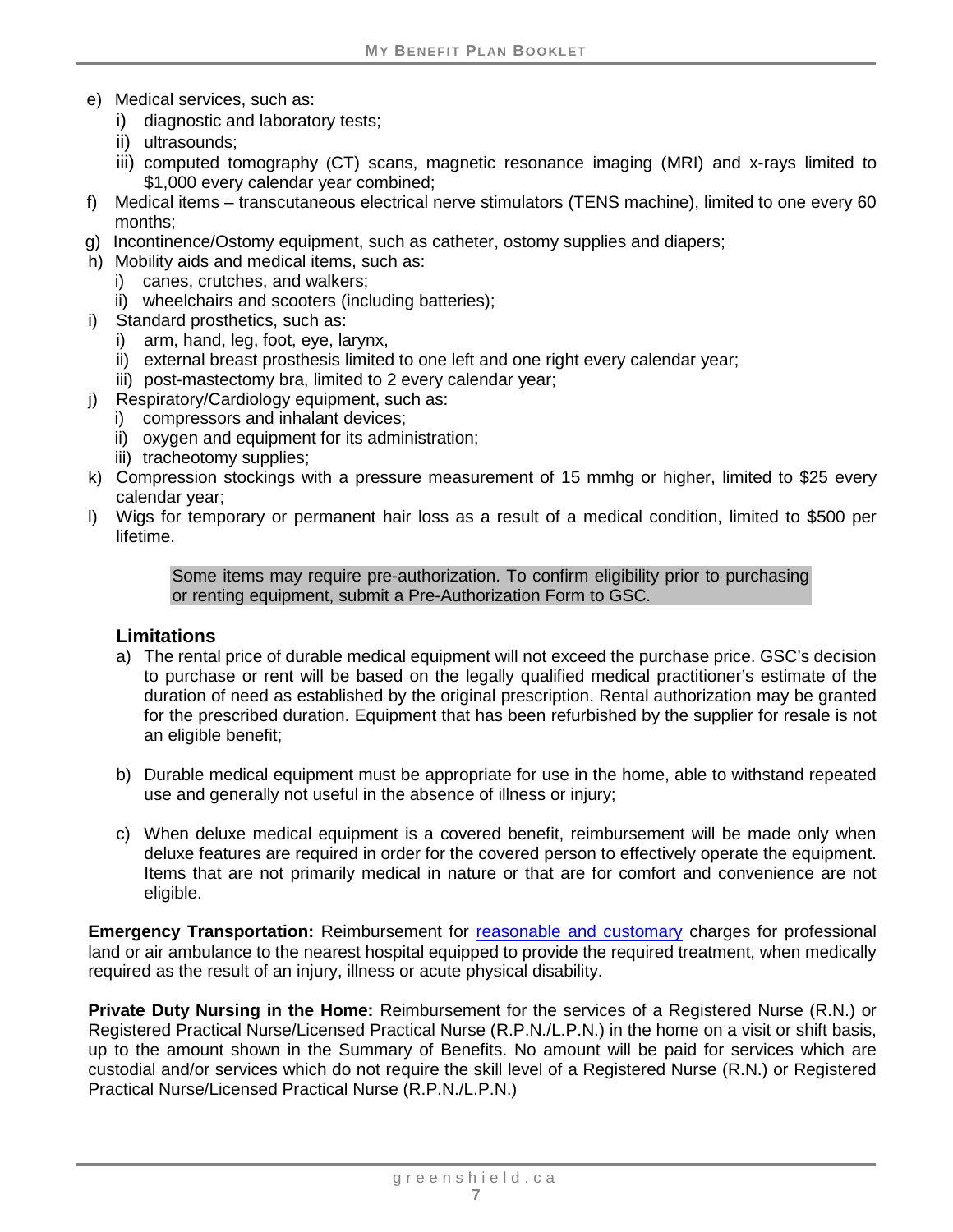A Pre-Authorization Form for Private Duty Nursing must be completed by the attending physician and submitted to GSC.

<span id="page-12-0"></span>**Paramedical Practitioners:** Reimbursement for the services of the practitioners included, up to the amount shown in the Summary of Benefits, when the practitioner rendering the service is licensed by their provincial regulatory agency or a registered member of a professional association and that association is recognized by GSC. Please contact the GSC Customer Service Centre to confirm practitioner eligibility.

#### **NOTE:**

• Podiatry services are eligible in coordination with your provincial health insurance plan

**Accidental Dental:** Reimbursement for the services of a licensed dental practitioner for dental care to natural teeth when necessitated by a direct blow to the mouth and not by an object wittingly or unwittingly placed in the mouth. The accident must occur while the coverage is in force. You must notify GSC immediately following the accident and the treatment must commence within 12 months of the accident.

GSC will not be liable for any services performed after the earlier of a) 365 days following the accident, or b) the date you or your dependent cease to be covered under this plan.

No amount will be paid for periodontia or orthodontia treatments or the repair or replacement of artificial teeth.

Charges will be based on the current Provincial Dental Association [Fee Guide](#page-6-1) for General Practitioners in the province of residence. Approval will be based on the current status and/or benefit level of the covered person at the time that we are notified of the accident. Any change in coverage will alter GSC's liability.

In the event of a dental accident, claims should be submitted under the health benefit plan before submitting them under the dental plan.

<span id="page-12-1"></span>**Vision:** Reimbursement for the services performed by a licensed Optometrist, Optician or Ophthalmologist, up to the amounts shown in the Summary of Benefits, for:

- a) Prescription eyeglasses or contact lenses.
- b) Optometric eye examinations for visual acuity performed by a licensed optometrist, ophthalmologist or physician. This benefit is available only in those provinces where eye examinations are not covered by the provincial health insurance plan.
- c) Medically necessary contact lenses when visual acuity cannot otherwise be corrected to at least 20/40 in the better eye or when medically necessary due to keratoconus, irregular astigmatism, irregular corneal curvature or physical deformity resulting in an inability to wear normal frames.
- d) Replacement parts for prescription eyeglasses.
- e) Laser eye surgery.
- f) Plano sunglasses prescribed by a legally qualified medical practitioner for the treatment of specific ophthalmic diseases or conditions.
- g) Visual training.

Eligible benefits do not include and no amount will be paid for:

- a) Prescription industrial safety eyeglasses;
- b) Medical or surgical treatment, unless specifically identified and included as eligible in "Vision" above;
- c) Special or unusual procedures such as, but not limited to, visual training (unless specifically identified and included as eligible in "Vision"), orthoptics, subnormal vision aids and aniseikonic lenses;
- d) Follow-up visits associated with the dispensing and fitting of contact lenses;
- e) Charges for eyeglass cases.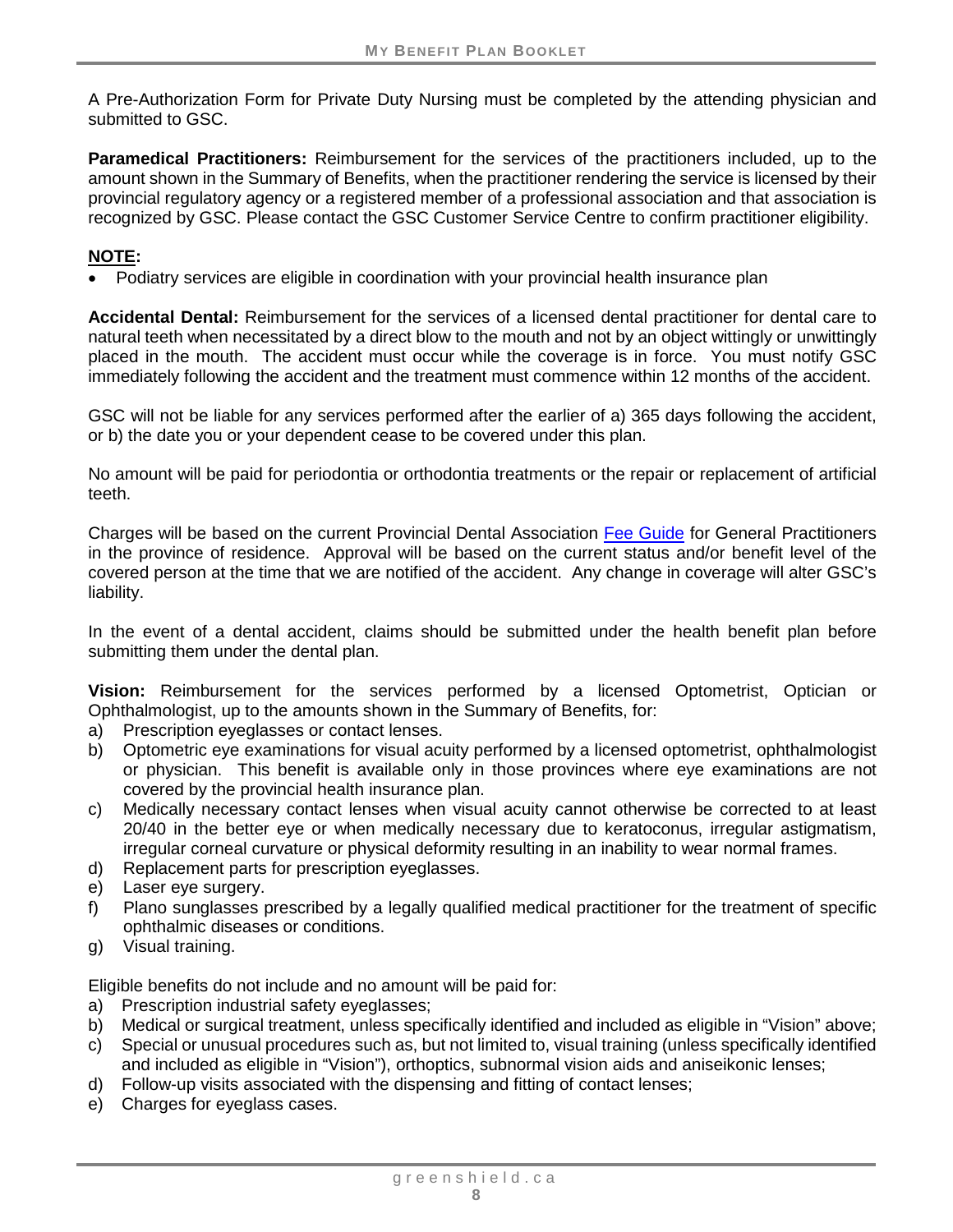# **Health Exclusions**

Eligible benefits do not include and reimbursement will not be made for:

- 1. Services or supplies received as a result of disease, illness or injury due to:
	- a) an act of war, declared or undeclared;
	- b) participation in a riot or civil commotion; or
	- c) committing a criminal offence;
- 2. Services or supplies provided while serving in the armed forces of any country;
- 3. Failure to keep a scheduled appointment with a legally qualified medical or dental practitioner;
- 4. The completion of any claim forms and/or insurance reports;
- 5. Any form of medical cannabis for the treatment of any medical condition, regardless of whether it is authorized by way of a medical document from a legally-authorized medical practitioner and obtained from a Health Canada-licensed producer pursuant to the *Access to Cannabis for Medical Purposes Regulations;*
- 6. Any specific treatment or drug which:
	- a) does not meet accepted standards of medical, dental or ophthalmic practice, including charges for services or supplies which are experimental in nature, or is not considered to be effective (either medically or from a cost perspective, based on Health Canada's approved indication for use);
	- b) is an adjunctive drug prescribed in connection with any treatment or drug that is not an eligible service;
	- c) is administered in a hospital or is required to be administered in a hospital in accordance with Health Canada's approved indication for use;
	- d) is not dispensed by the pharmacist in accordance with the payment method shown under the Prescription Drugs benefit;
	- e) is not being used and/or administered in accordance with Health Canada's approved indication for use, even though such drug or procedure may customarily be used in the treatment of other illnesses or injuries;
- 7. Services or supplies that:
	- a) are not recommended, provided by or approved by the attending legally qualified (in the opinion of GSC) medical practitioner or dental practitioner as permitted by law;
	- b) are legally prohibited by the government from coverage;
	- c) you are not obligated to pay for or for which no charge would be made in the absence of benefit coverage or for which payment is made on your behalf by a not-for-profit prepayment association, insurance carrier, third party administrator, like agency or a party other than GSC, your plan sponsor or you;
	- d) are provided by a health practitioner whose license by the relevant provincial regulatory and/or professional association has been suspended or revoked;
	- e) are not provided by a designated provider of service in response to a prescription issued by a legally qualified health practitioner;
	- f) are used solely for recreational or sporting activities and which are not medically necessary for regular activities;
	- g) are primarily for cosmetic or aesthetic purposes, or are to correct congenital malformations;
	- h) are provided by an immediate family member related to you by birth, adoption, or by marriage and/or a practitioner who normally resides in your home. An immediate family member includes a parent, spouse, child or sibling;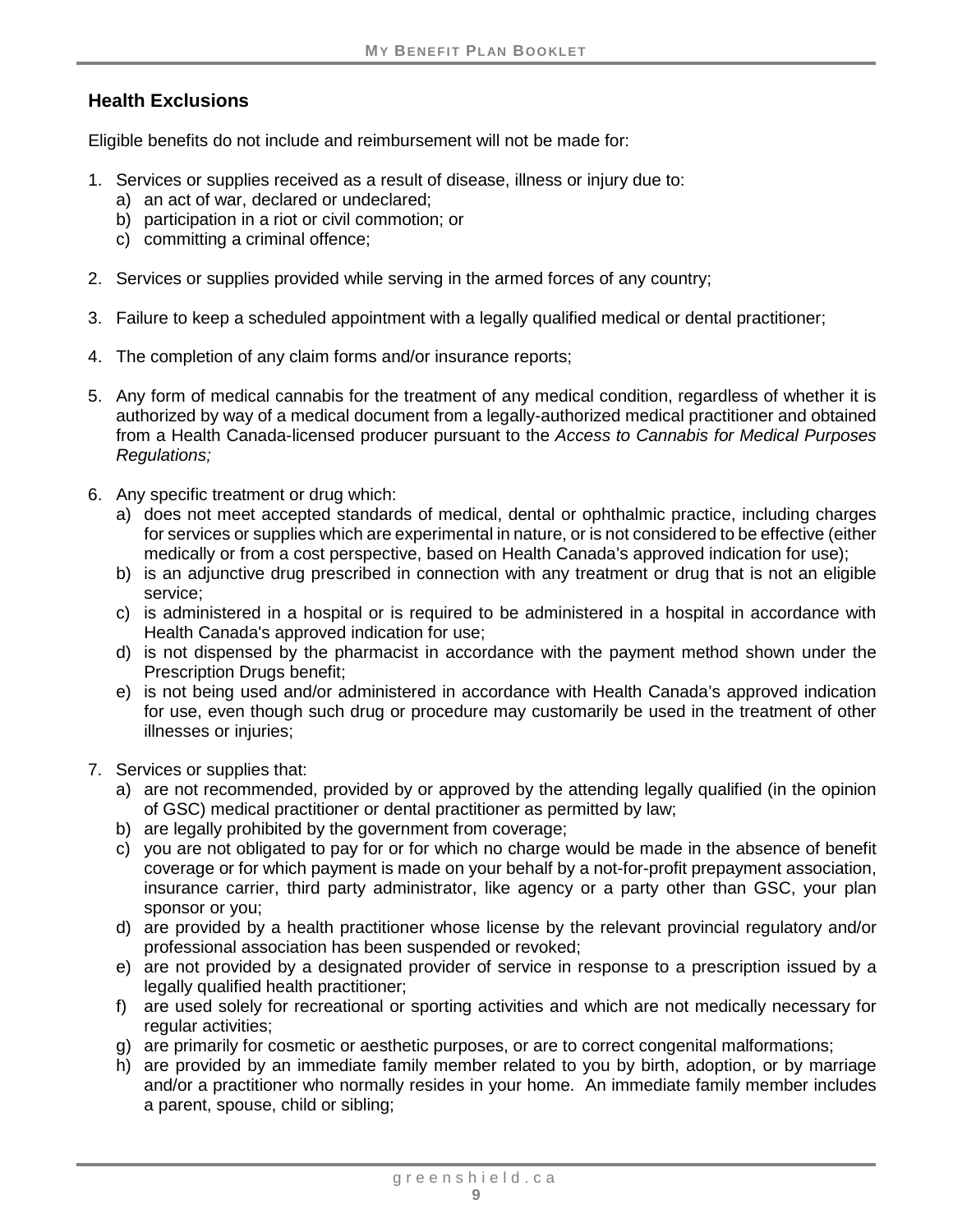- i) are provided by your plan sponsor and/or a practitioner employed by your plan sponsor, other than as part of an employee assistance plan;
- j) are a replacement of lost, missing or stolen items, or items that are damaged due to negligence. Replacements are eligible when required due to natural wear, growth or relevant change in your medical condition but only when the equipment/prostheses cannot be adjusted or repaired at a lesser cost and the item is still medically required;
- k) are video instructional kits, informational manuals or pamphlets;
- l) are for medical or surgical audio;
- m) are special or unusual procedures such as, but not limited to, orthoptics, subnormal vision aids and aniseikonic lenses;
- n) are delivery and transportation charges;
- o) are for Insulin pumps and supplies (unless otherwise covered under the plan);
- p) are for medical examinations, audiometric examinations or hearing aid evaluation tests;
- q) are batteries, unless specifically included as an eligible benefit;
- r) are a duplicate prosthetic device or appliance;
- s) are from any governmental agency which are obtained without cost by compliance with laws or regulations enacted by a federal, provincial, municipal or other governmental body;
- t) would normally be paid through any provincial health insurance plan, Workplace Safety and Insurance Board or tribunal, the Assistive Devices Program or any other government agency, or which would have been payable under such a plan had proper application for coverage been made, or had proper and timely claims submission been made;
- u) were previously provided or paid for by any governmental body or agency, but which have been modified, suspended or discontinued as a result of changes in provincial health plan legislation or de-listing of any provincial health plan services or supplies;
- v) may include but are not limited to, drugs, laboratory services, diagnostic testing or any other service which is provided by and/or administered in any public or private health care clinic or like facility, medical practitioner's office or residence, where the treatment or drug does not meet the accepted standards or is not considered to be effective (either medically or from a cost perspective, based on Health Canada's approved indication for use);
- w) are provided by a medical practitioner who has opted out of any provincial health insurance plan and the provincial health insurance plan would have otherwise paid for such eligible service;
- x) relates to treatment of injuries arising from a motor vehicle accident; Note: Payment of benefits for claims relating to automobile accidents for which coverage is available under a motor vehicle liability policy providing no-fault benefits will be considered only if–
	- i) the service or supplies being claimed is not eligible; or
	- ii) the financial commitment is complete;
	- A letter from your automobile insurance carrier will be required;
- y) are cognitive or administrative services or other fees charged by a provider of service for services other than those directly relating to the delivery of the service or supply.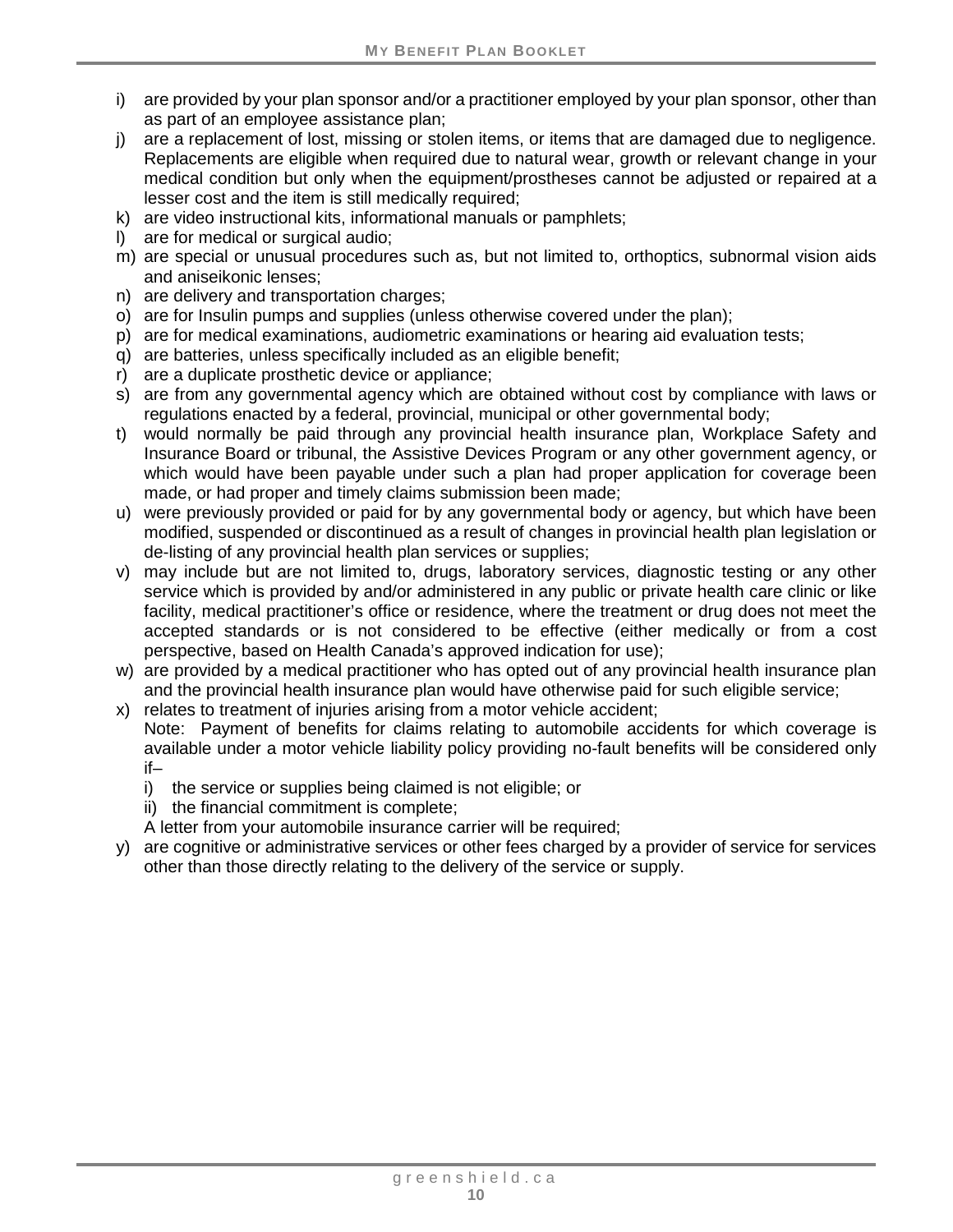# <span id="page-15-0"></span>**TRAVEL**

Expenses arising as a result of a medical emergency while you or an eligible dependent are temporarily outside of your regular province of residence for vacation, business, or education will be considered eligible under the Travel benefit.

To qualify for benefits, the claimants must be covered by their respective provincial government health plan or equivalent at the time the expenses are incurred.

Eligible travel benefits will be considered based on the [reasonable and customary](#page-6-0) charges in the area where they were received, less the amount payable by your provincial health insurance plan.

All dollar maximums and limitations are stated in Canadian currency. Reimbursement will be made in Canadian funds or U.S. funds for both providers and plan members, based on the country of the payee. For payments that require currency conversion, the rate of exchange used will be the rate in effect on the date of service of the claim.

Upon notification of the necessity for treatment of an accidental injury or medical emergency, **the patient must contact GSC Travel Assistance within 48 hours of commencement of treatment.**

**Emergency means** a sudden, unexpected injury, illness or acute episode of disease that requires immediate medical attention **and could not have been reasonably anticipated based upon the patient's prior medical condition**. This includes treatment (non-elective) for immediate relief of severe pain, suffering or disease that cannot be delayed until you or your dependent is medically able to return to your province of residence.

Any invasive or investigative procedures must be pre-approved by GSC Assistance Medical Team.

Eligible benefits are limited to the maximum days per trip shown in the Summary of Benefits commencing with the date of departure from your province of residence. If you are hospitalized on the last day shown in the Summary of Benefits, your benefits will be extended until the date of discharge.

**Hospital services and accommodation** up to a standard ward rate in a public general hospital;

**Medical/surgical services** rendered by a legally qualified physician or surgeon to relieve the symptoms of, or to cure an unforeseen illness or injury;

#### **Emergency Transportation**

- **Land ambulance** to the nearest qualified medical facility
- **Air ambulance -** the cost of air evacuation (including a medical attendant when necessary) between hospitals and for hospital admission into Canada when approved in advance by your provincial health insurance plan or to the nearest qualified medical facility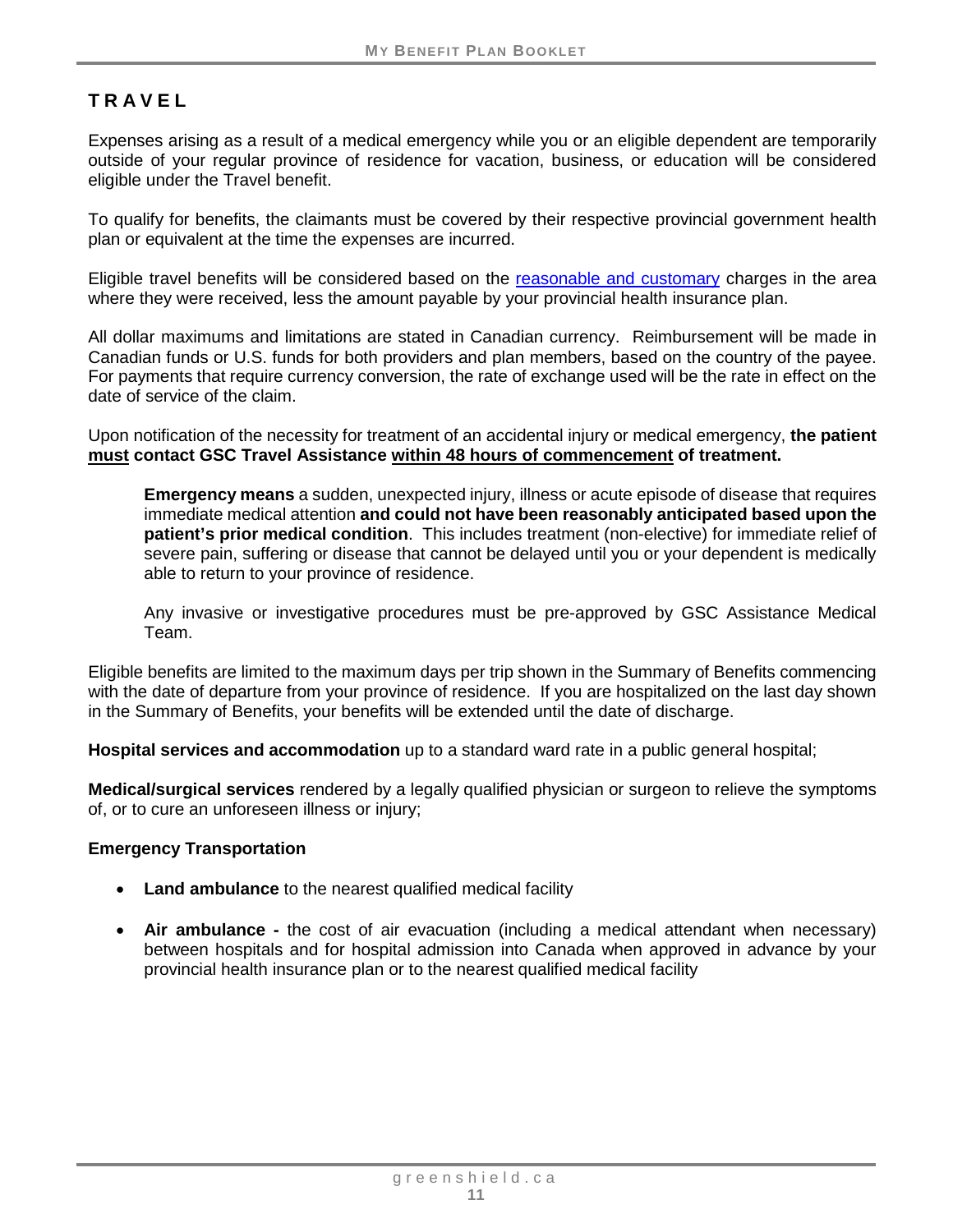<span id="page-16-0"></span>**Referral services** – (a) hospital services and accommodation, up to a standard ward rate in a public general hospital, and/or (b) medical surgical services rendered by a legally qualified physician or surgeon;

• **Prior to the commencement of any referral treatment, written pre-authorization** from your provincial health insurance plan and GSC **must be obtained**. Your provincial health insurance plan may cover this referral benefit entirely. You must provide GSC with a letter from your attending physician stating the reason for the referral, and a letter from your provincial health insurance plan outlining their liability. **Failure to comply in obtaining pre-authorization will result in non-payment**

**Services of a registered private nurse** up to a maximum of \$5,000 per calendar year, at the [reasonable](#page-6-0)  [and customary](#page-6-0) rate charged by a qualified nurse (R.N.) registered in the jurisdiction in which treatment is provided. You must contact GSC Travel Assistance for pre-approval;

**Diagnostic laboratory tests and X-rays** when prescribed by the attending physician. Except in emergency situations, GSC Travel Assistance must pre-approve these services (i.e. cardiac catheterization or angiogram, angioplasty and bypass surgery);

**Reimbursement of prescriptions** for drugs, serums and injectables which require a prescription by law and are prescribed by a legally qualified medical practitioner (vitamins, patent and proprietary drugs are excluded). Submit to GSC Travel Assistance the original paid receipt from the pharmacist, physician or hospital outside your province of residence showing the name of the prescribing physician, prescription number, name of preparation, date, quantity and total cost;

**Medical appliances** including casts, crutches, canes, slings, splints and/or the temporary rental of a wheelchair when deemed medically necessary and required due to an accident which occurs, and when the devices are obtained outside your province of residence;

**Treatment by a dentist** only when required due to a direct accidental blow to the mouth up to a maximum of \$2,000. Treatments (prior to and after return) must be provided within 90 days of the accident. Details of the accident must be provided to GSC Travel Assistance along with dental X-rays;

**Coming Home** - when your emergency illness or injury is such that:

• GSC Assistance Medical Team specifies in writing that you should immediately return to your province of residence for immediate medical attention, reimbursement will be made for the extra cost incurred for the purchase of a one way economy airfare, plus the additional economy airfare if required to accommodate a stretcher, to return you by the most direct route to the major air terminal nearest the departure point in your province of residence

This benefit assumes that you are not holding a valid open-return air ticket. Charges for upgrading, departure taxes, cancellation penalties or airfares for accompanying family members or friends are not included;

• GSC Assistance Medical Team or commercial airline stipulates in writing that you must be accompanied by a qualified medical attendant, reimbursement will be made for the cost incurred for one round trip economy airfare and the [reasonable and customary](#page-6-0) fee charged by a medical attendant who is not your relative by birth, adoption or marriage and is registered in the jurisdiction in which treatment is provided, plus overnight hotel and meal expenses if required by the attendant

**Cost of returning your personal use motor vehicle** to your residence or nearest appropriate vehicle rental agency when you are unable to due to sickness, physical injury or death, up to a maximum of \$1,000 per trip. We require original receipts for costs incurred, i.e. gasoline, accommodation and airfares;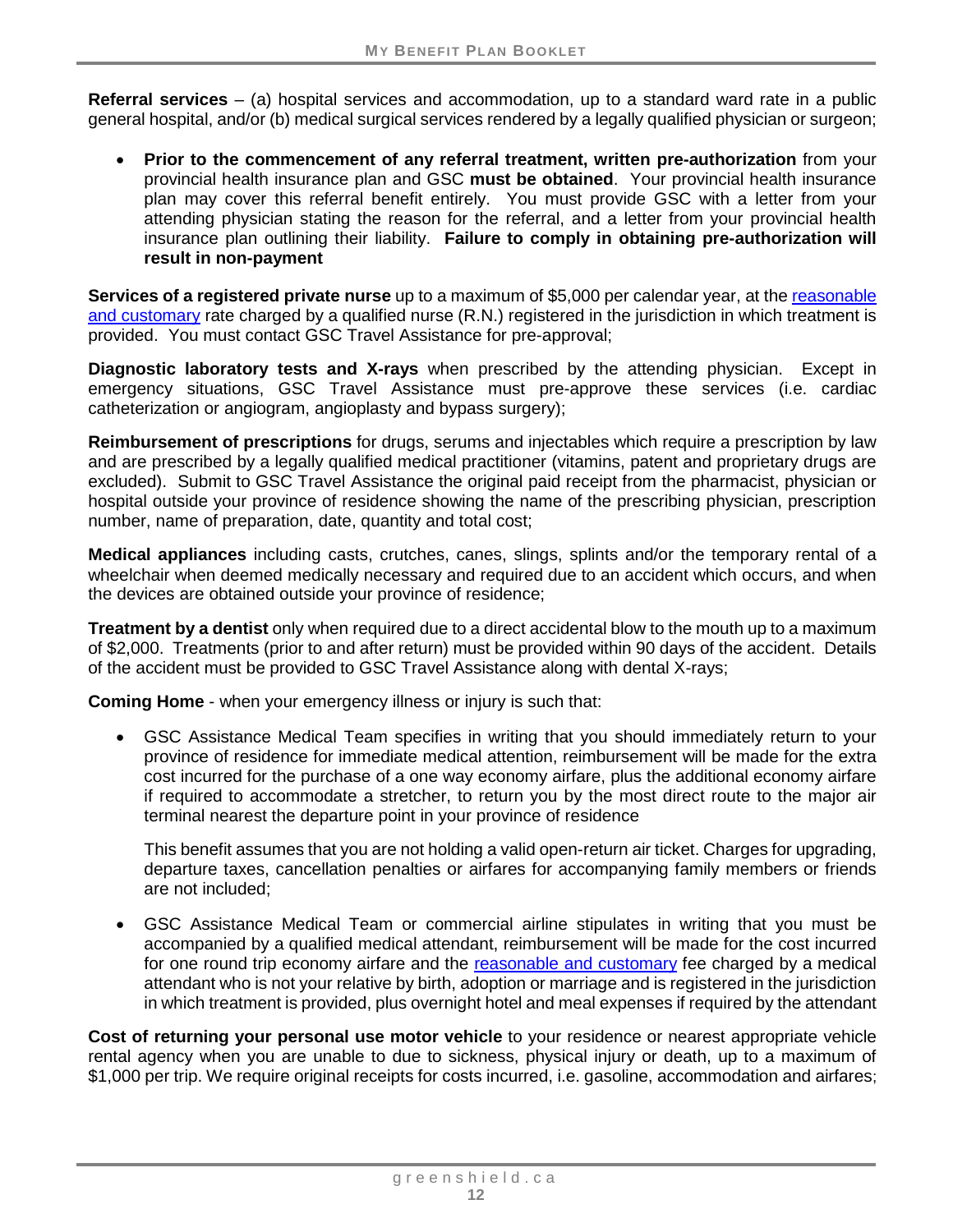**Meals and accommodation** up to \$1,500 (maximum of \$150 per day for up to 10 days) will be reimbursed for the extra costs of commercial hotel accommodation and meals incurred by you when you remain with a travelling companion or a person included in the "family" coverage, when the trip is delayed or interrupted due to an illness, accidental injury to or death of a travelling companion. This must be verified in writing by the attending legally qualified physician or surgeon and supported with original receipts from commercial organization;

**Transportation to the bedside** including round trip economy airfare by the most direct route from your province of residence, for any one spouse, parent, child, brother or sister, and up to \$150 per day for a maximum of 5 days for meals and accommodation at a commercial establishment will be paid for that family member to:

- be with you or your covered dependent when confined in hospital. This benefit requires that the covered person must eventually be an inpatient for at least 7 days outside your province of residence, plus the written verification of the attending physician that the situation was serious enough to have required the visit
- identify a deceased prior to release of the body

**Return airfare** if the personal use motor vehicle of you or your covered dependent is stolen or rendered inoperable due to an accident, reimbursement will be made for the cost of a one-way economy airfare to return you by the most direct route to the major airport nearest your departure point in your province of residence. An official report of the loss or accident is required;

**Return of deceased** up to a maximum of \$5,000 toward the cost of embalming or cremation in preparation for homeward transportation in an appropriate container of yourself or your covered dependent when death is caused by illness or accident. The body will be returned to the major airport nearest the point of departure in your province of residence. The benefit excludes the cost of a burial coffin or any funeralrelated expenses, makeup, clothing, flowers, eulogy cards, church rental, etc.

# **GSC TRAVEL ASSISTANCE SERVICE**

The following services are available 24 hours per day, 7 days per week through GSC's international medical service organization.

# **These services include:**

- Access to Pre-trip Assistance (prior to departure): Canada Direct Calling Codes; information about vaccinations; government issued travel advisories; and VISA/document requirements for entry into country of destination
- Multilingual assistance
- Assistance in locating the nearest, most appropriate medical care
- International preferred provider networks
- GSC Assistance Medical Team consultative and advisory services, including second opinion and review of appropriateness and analysis of the quality of medical care
- Assistance in establishing contact with family, personal physician and employer as appropriate
- Monitoring of progress during treatment and recovery
- Emergency message transmittal services
- Translation services and referrals to local interpreters as necessary
- Verification of coverage facilitating entry and admissions into hospitals and other medical care providers
- Special assistance regarding the co-ordination of direct claims payment
- Co-ordination of embassy and consular services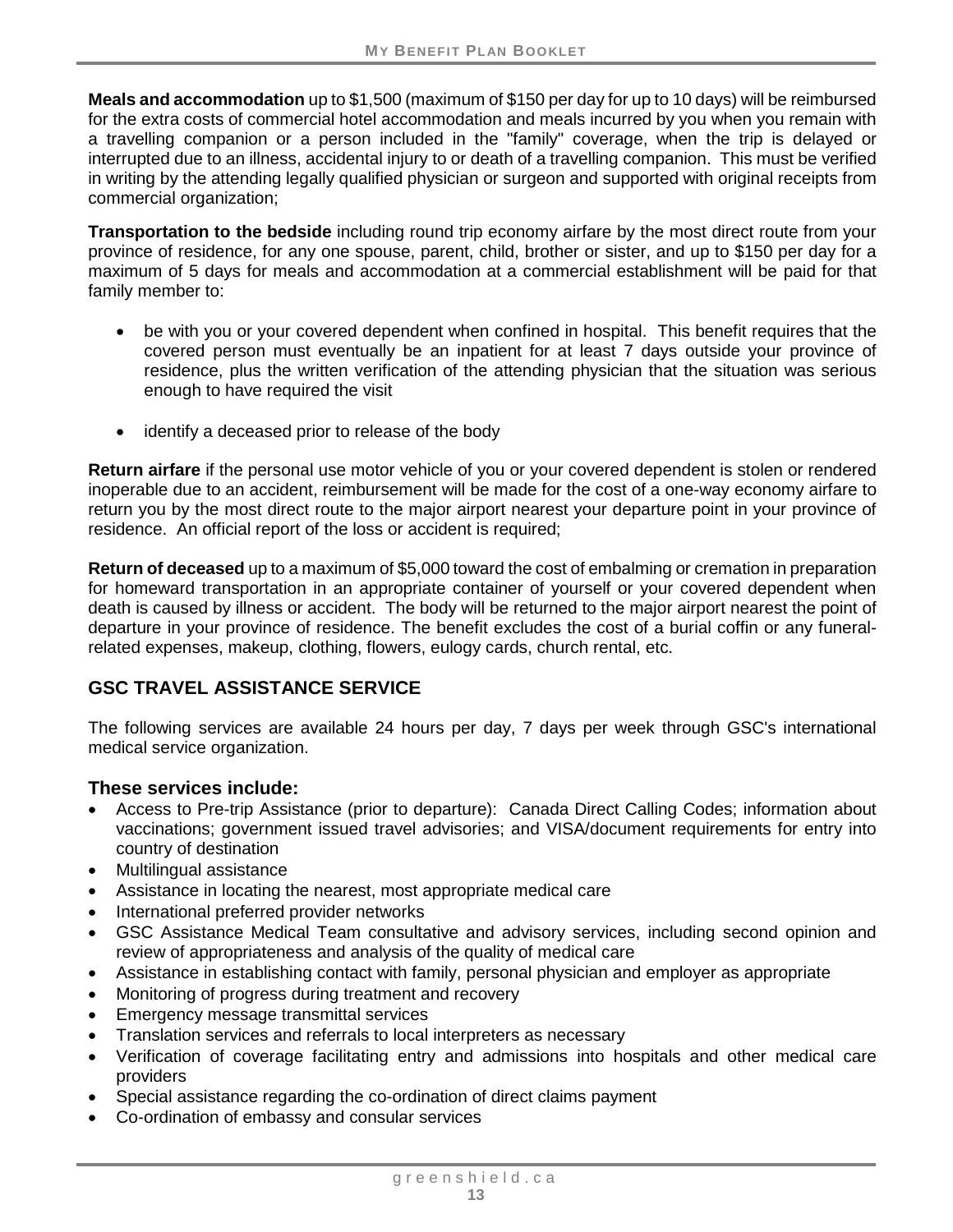- Management, arrangement and co-ordination of emergency medical transportation and evacuation as necessary
- Management, arrangement and co-ordination of repatriation of remains
- Special assistance in making arrangements for interrupted and disrupted travel plans resulting from emergency situations to include:
	- the return of unaccompanied travel companions
	- travel to the bedside of a stranded person
	- rearrangement of ticketing due to accident or illness and other travel related emergencies
	- the return of a stranded personal use motor vehicle and related personal items
- Knowledgeable legal referral assistance
- Co-ordination of securing bail bonds and other legal instruments
- Special assistance in replacing lost or stolen travel documents including passports
- Courtesy assistance in securing incidental aid and other travel related services
- Emergency and payment assistance for major health expenses, which would result in payments in excess of \$200

#### **How Travel Assistance Service Works**

For assistance dial **1.800.936.6226** within Canada and the United States or call collect **0.519.742.3556**  when traveling outside Canada and the United States. These numbers appear on your GSC Identification Card.

Quote the GSC travel assist group number and your GSC Identification Number, found on your GSC Identification Card, and explain your medical emergency. **You must always be able to provide your GSC Identification Number and your provincial health insurance plan number.**

A multilingual Assistance Specialist will provide direction to the best available medical facility or legally qualified physician able to provide the appropriate care.

Upon admission to a hospital or when consulting a legally qualified physician or surgeon for major emergency treatment, we will guarantee the provider (hospital, clinic or physician), that you have both provincial health insurance plan coverage and GSC travel benefits as detailed above.

The provider may then bill GSC Travel Assistance directly for these approved services for amounts in excess of \$200.

GSC Assistance Medical Team will follow your progress to ensure that you are receiving the best available medical treatment. These physicians also keep in constant communication with your family physician and your family, depending on the severity of your condition.

When calling collect while travelling outside Canada and the United States, you may require a Canada Direct Calling Code. In the event that a collect call is not possible, keep your receipts for phone calls made to GSC Travel Assistance and submit them for reimbursement upon your return to Canada.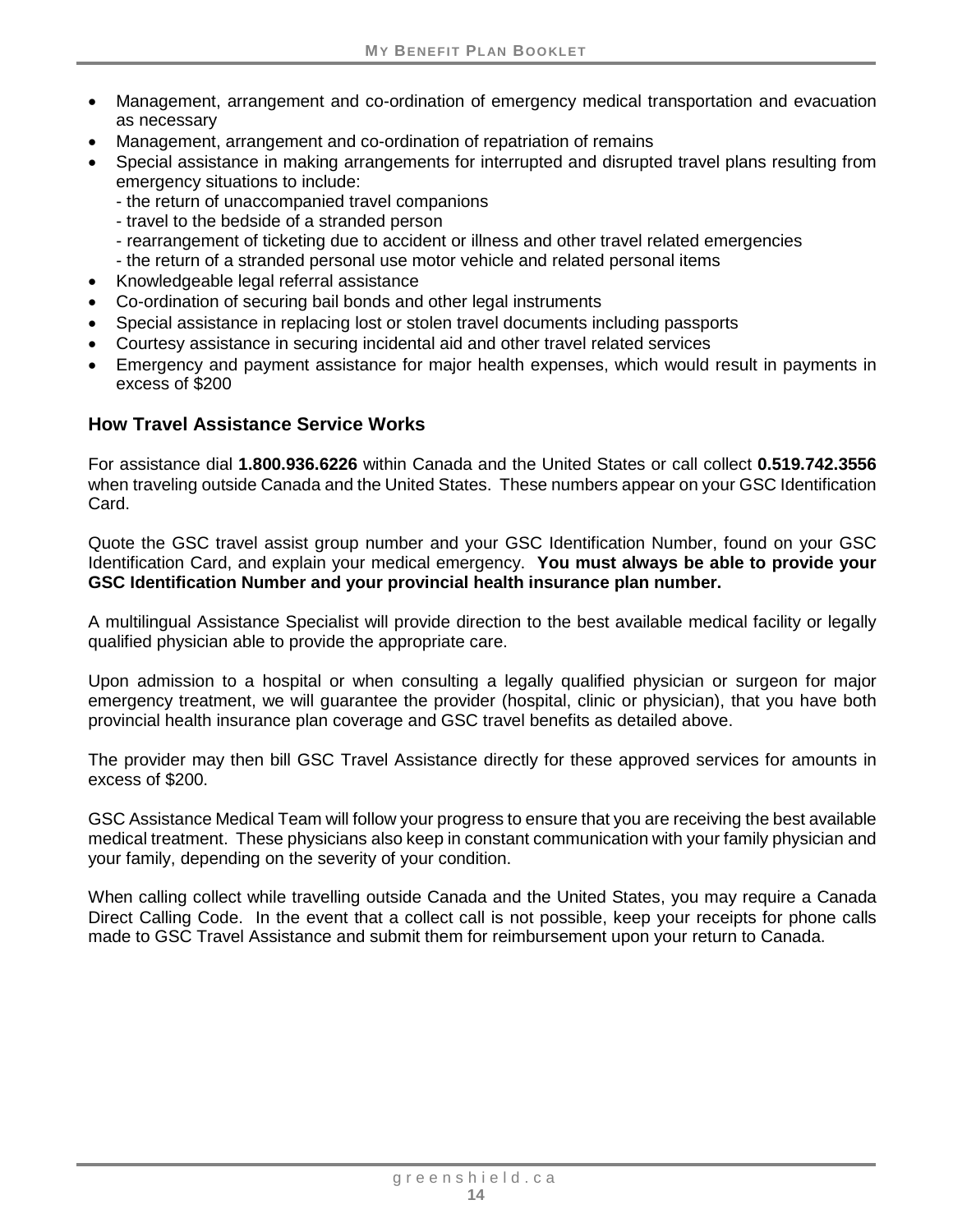# **Travel Limitations**

- 1. Coverage becomes effective at the time you or your dependent crosses the provincial border departing from their province of residence and terminates upon crossing the border returning to their province of residence on the return home. If traveling by air, coverage becomes effective at the time the aircraft takes off in the province of residence and terminates when the aircraft lands in the province of residence on the return home.
- 2. Upon notification of the necessity for treatment of an accidental injury or medical emergency, GSC's Assistance Medical Team reserves the right to determine whether repatriation is appropriate if the patient's medical condition will require immediate or scheduled care. Such repatriation is mandatory, where the Assistance Medical Team determines that the patient is medically fit to travel and appropriate arrangements have been made to admit the patient into the provincial government health care system of their province of residence. Repatriation will ensure continued coverage under the plan. Should the patient opt not to be repatriated or elects to have such treatment or surgery outside their province of residence, the expense of such continuing treatment will not be an eligible benefit.

**The patient must contact GSC Travel Assistance within 48 hours of commencement of treatment**. Failure to notify us within 48 hours may result in benefits being limited to only those expenses incurred within the first 48 hours of any and each treatment/incident or the plan maximum, whichever is the lesser of the two.

- 3. Air ambulance services will only be eligible if:
	- they are pre-approved by GSC Travel Assistance
	- there is a medical need for you or your dependent to be confined to a stretcher or for a medical attendant to accompany you during the journey
	- you or your dependent are admitted directly to a hospital in your province of residence, and
	- medical reports or certificates from the dispatching and receiving legally qualified physicians are submitted to GSC Travel Assistance
	- proof of payment (including air ticket vouchers or air carrier invoices) is submitted to GSC Travel Assistance
- 4. If planning to travel in areas of political or civil unrest, or in areas where Global Affairs Canada (GAC) has issued a formal travel warning regarding non-essential travel, contact GSC Travel Assistance for pre-travel advice, as we may be unable to guarantee assistance services.
- 5. GSC reserves the right, without notice, to suspend, curtail or limit its services in any area in the event of political or civil unrest, including rebellion, riot, military uprising, labour disturbance or strike, act of God, or refusal of authorities in a foreign country to permit GSC to provide service. This includes travel in any area if at the time of booking the trip (including delay of travel), or before your departure date, Global Affairs Canada (GAC) issued a formal travel warning advising Canadians to avoid all or non-essential travel to that specific country, region or city due to a likely or actual epidemic or pandemic, (non-essential travel will be deemed as anything other than a significant medical or family emergency, such as the death of a family member).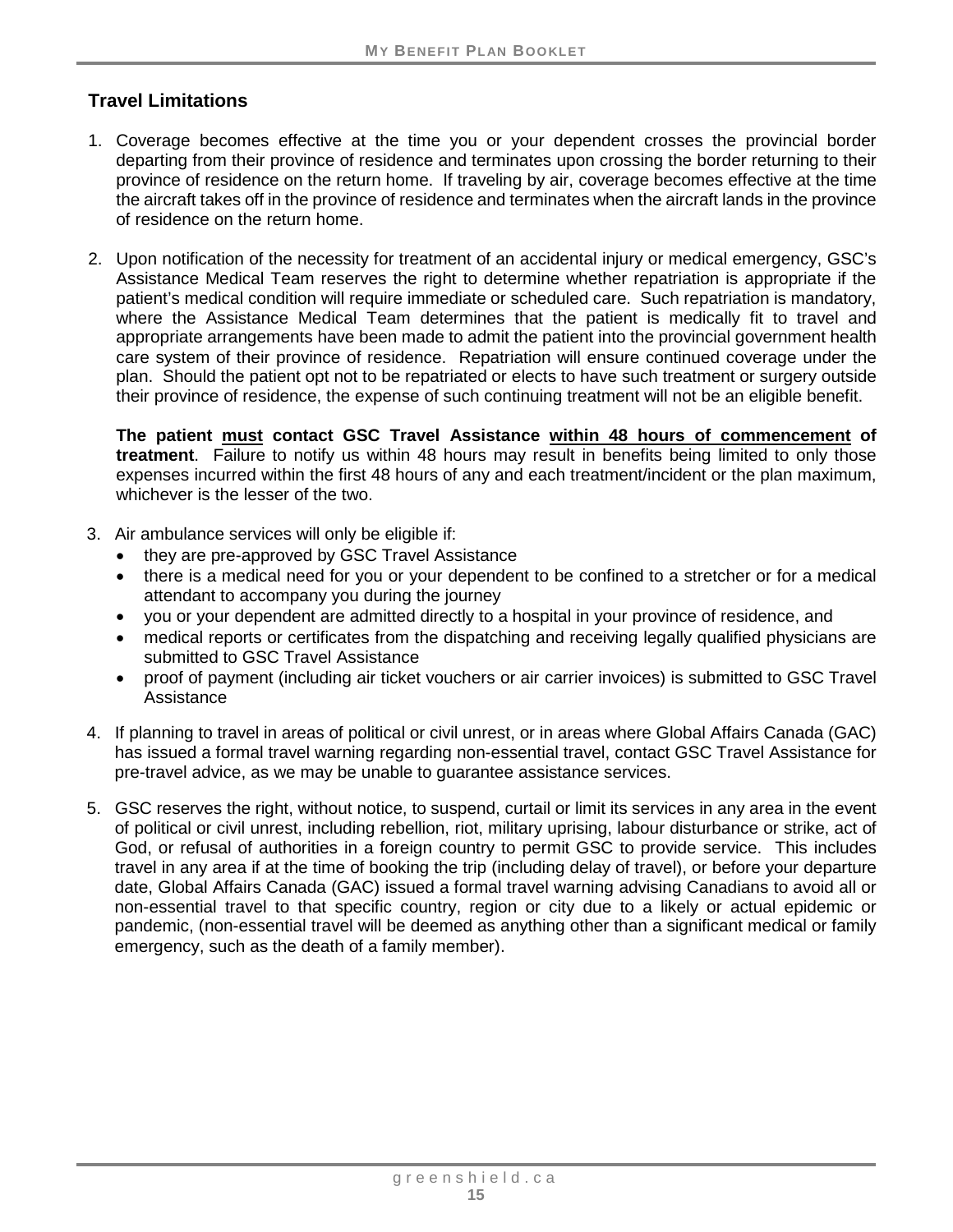# **Travel Exclusions**

In addition to the Health Exclusions, eligible benefits do not include and reimbursement will not be made for:

1. Any expenses incurred for the treatment related directly or indirectly to a pre-existing or pre-diagnosed medical condition that, at the time of your departure from your province of residence, was not completely stable in the professional opinion of GSC Assistance Medical Team and where medical evidence suggested a reasonable expectation that treatment or hospitalization could be required while traveling. GSC reserves the right to review your medical information at the time of claim.

**Stable** means that during the 90 days immediately preceding your departure:

- a) your pre-existing/pre-diagnosed medical condition:
	- i) has been controlled by the consistent use of the same medications and dosages (excluding changes in medication that regularly occur as part of your ongoing treatment, or decreases in dosage resulting from an improvement in your pre-existing or prediagnosed medical condition) prescribed by a legally qualified medical professional;
	- ii) has not, in the reasonable opinion of a legally qualified medical professional, required additional treatment for a recurrence, complications or any other reason related either directly or indirectly to your pre-existing or pre-diagnosed medical condition;
- b) you have not consulted a legally qualified medical professional for, or had investigated or diagnosed, a new medical condition for which you have not received medical treatment;
- c) you have not scheduled/are not awaiting any future appointments for non-routine examinations, consultations, tests or investigations (including results) for an undiagnosed medical condition;
- d) you have not scheduled/are not awaiting any exploratory surgical procedures for an undiagnosed medical condition or surgical procedures for a diagnosed medical condition
- 2. Any expenses incurred for treatment or surgery that is not required for the immediate relief of acute pain or suffering as recommended by a legally qualified physician or surgeon. Eligible benefits will not be reimbursed for treatment or surgery that could reasonably be delayed until you return to your province of residence;
- 3. Any expenses incurred for treatment or surgery not covered under your provincial health insurance plan or for expenses incurred for treatment or surgery towards which your provincial health insurance plan has not provided payment;
- 4. Any expenses incurred for services, treatment or surgery received once the patient has opted to not be repatriated or elects to have such treatment or surgery outside their province of residence;
- 5. Any claims arising directly or indirectly from any medical condition you suffer or contract in a specific country, region or city due to an epidemic or pandemic, if at the time of booking the trip (including delay of travel), or before your departure date, Global Affairs Canada (GAC) issued a formal travel warning advising Canadians to avoid all or non-essential travel to that specific country, region or city. In this exclusion a medical condition is limited to the reason for which the formal travel warning was issued and includes complications arising from such medical condition;
- 6. Treatment or services required for ongoing care, rest cures, health spas, elective surgery, check-ups or travel for health purposes, even if the trip is on the referral of a physician;
- 7. Treatment or service that you elect to have performed outside Canada when the medical condition would not prevent your return to Canada for such treatment;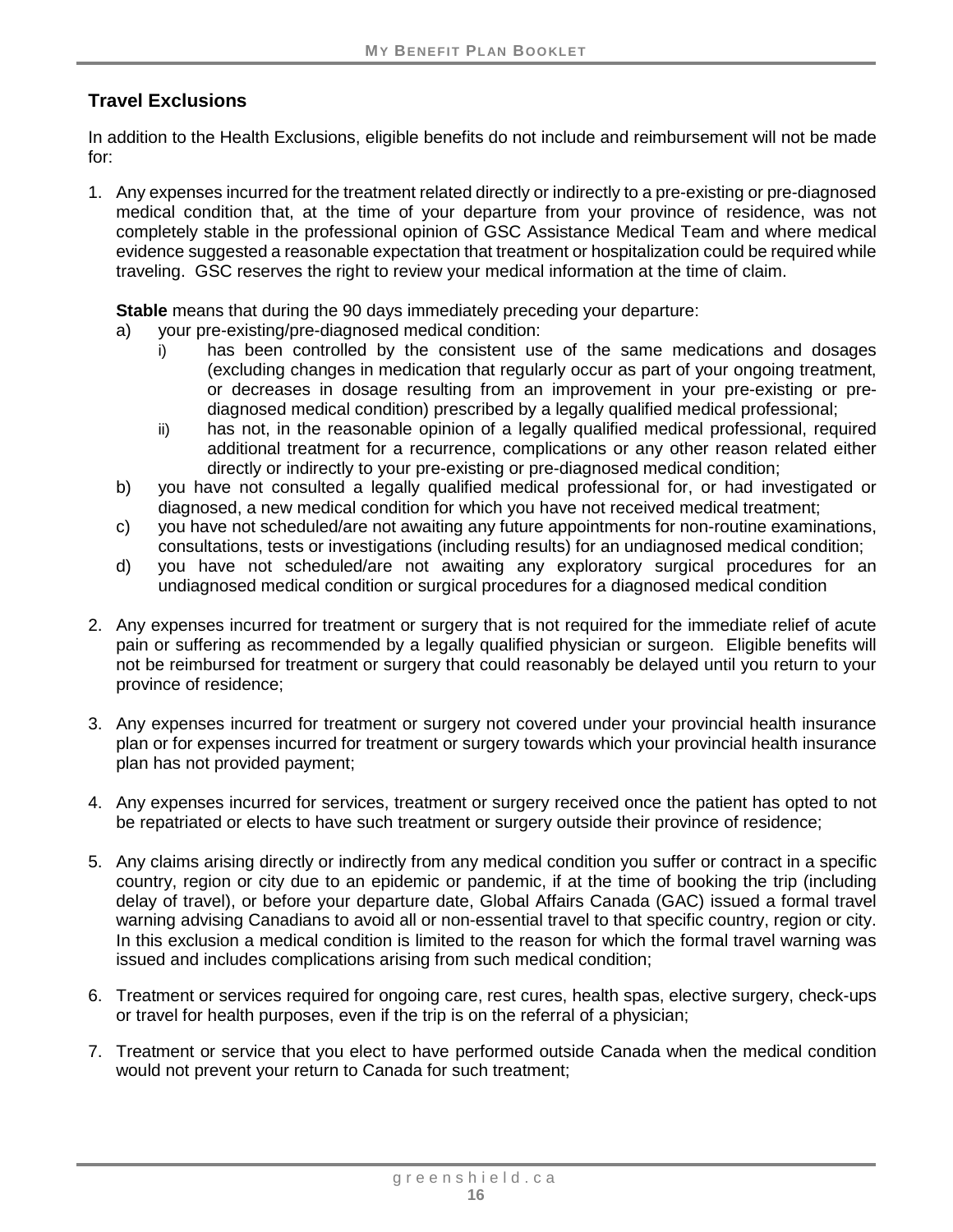- 8. Abusive or excessive consumption of medication, drugs or alcohol and the ensuing consequences, including, and as a result of, in connection with or in any way associated with driving a motorized vehicle while impaired by drugs, alcohol or toxic substances or an alcohol level of more than 80 milligrams in 100 millilitres of blood. (A motorized vehicle means any form of transportation which is propelled or driven by a motor and includes, but is not restricted to an automobile, truck, motorcycle, moped, snowmobile, or boat);
- 9. Amounts paid or payable under any Workplace Safety and Insurance Board or similar plan;
- 10. Hospital and medical care for childbirth occurring within 8 weeks of the expected delivery date from the date of departure, or deliberate termination of pregnancy;
- 11. Treatment or service provided in a chronic care or psychiatric hospital, chronic unit of a general hospital, Long-Term Care (LTC) Facility, health spa, or nursing home;
- 12. Services received from a chiropractor, chiropodist, podiatrist, or for osteopathic manipulation;
- 13. Cataract surgery or the purchase of eyeglasses or hearing aids;
- 14. Any expenses incurred during any trip taken for the purpose of seeking medical treatment or advice that have not been previously authorized as outlined in referral services.

**GSC does not assume responsibility for nor will it be liable for any medical advice given, but not limited to a physician, pharmacist or other healthcare provider or facility recommended by GSC Travel Assistance.**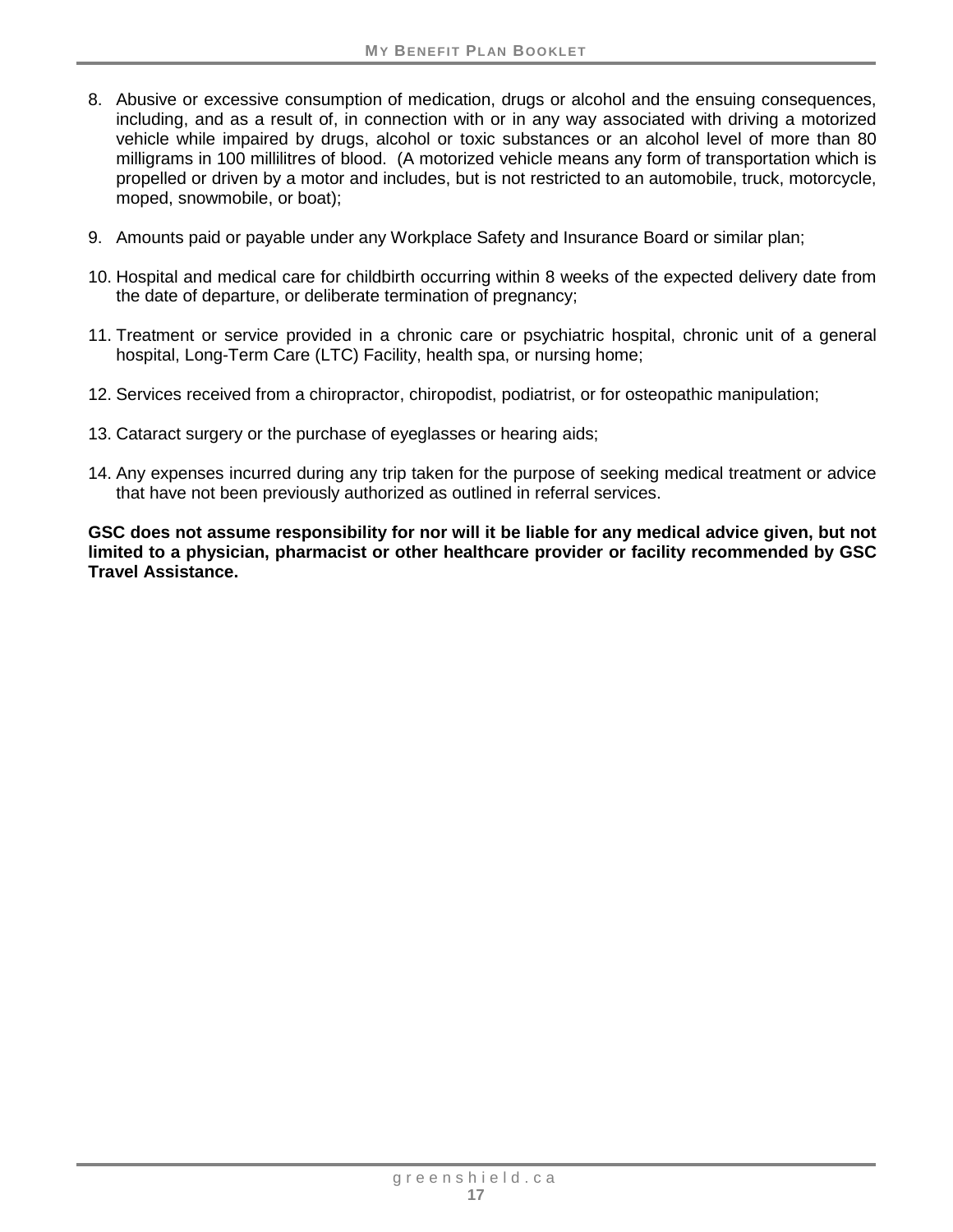# <span id="page-22-0"></span>**DENTAL BENEFIT PLAN**

The benefits shown below will be eligible, if based on the licensed dental practitioner's reasonable and [customary](#page-6-0) charge in accordance with th[e Fee Guide](#page-6-1) and the maximum shown in the Summary of Benefits.

#### <span id="page-22-1"></span>**Basic Services**

Basic Diagnostic and Preventive Services:

- complete oral examinations once every 2 years
- emergency and specific oral examinations
- full series X-rays or panoramic X-rays once every 2 years
- bitewing X-rays once every 6 months
- recall examinations once every 6 months
- cleaning of teeth (up to 1 unit of polishing, plus up to 1 unit of scaling) once per recall period
- topical application of fluoride once per recall period
- oral hygiene instruction once per recall period
- denture cleaning once per recall period
- pit and fissure sealants for covered persons under age 16, on molars only
- space maintainers for primary teeth only

Basic Restorative Services:

- amalgam, tooth coloured filling restorations, and temporary sedative fillings
- inlay restorations these are considered basic restorations and will be paid to the equivalent nonbonded amalgam

Basic Oral Surgery:

extractions of teeth and/or residual roots

General anaesthesia, deep sedation, and intravenous sedation in conjunction with eligible oral surgery only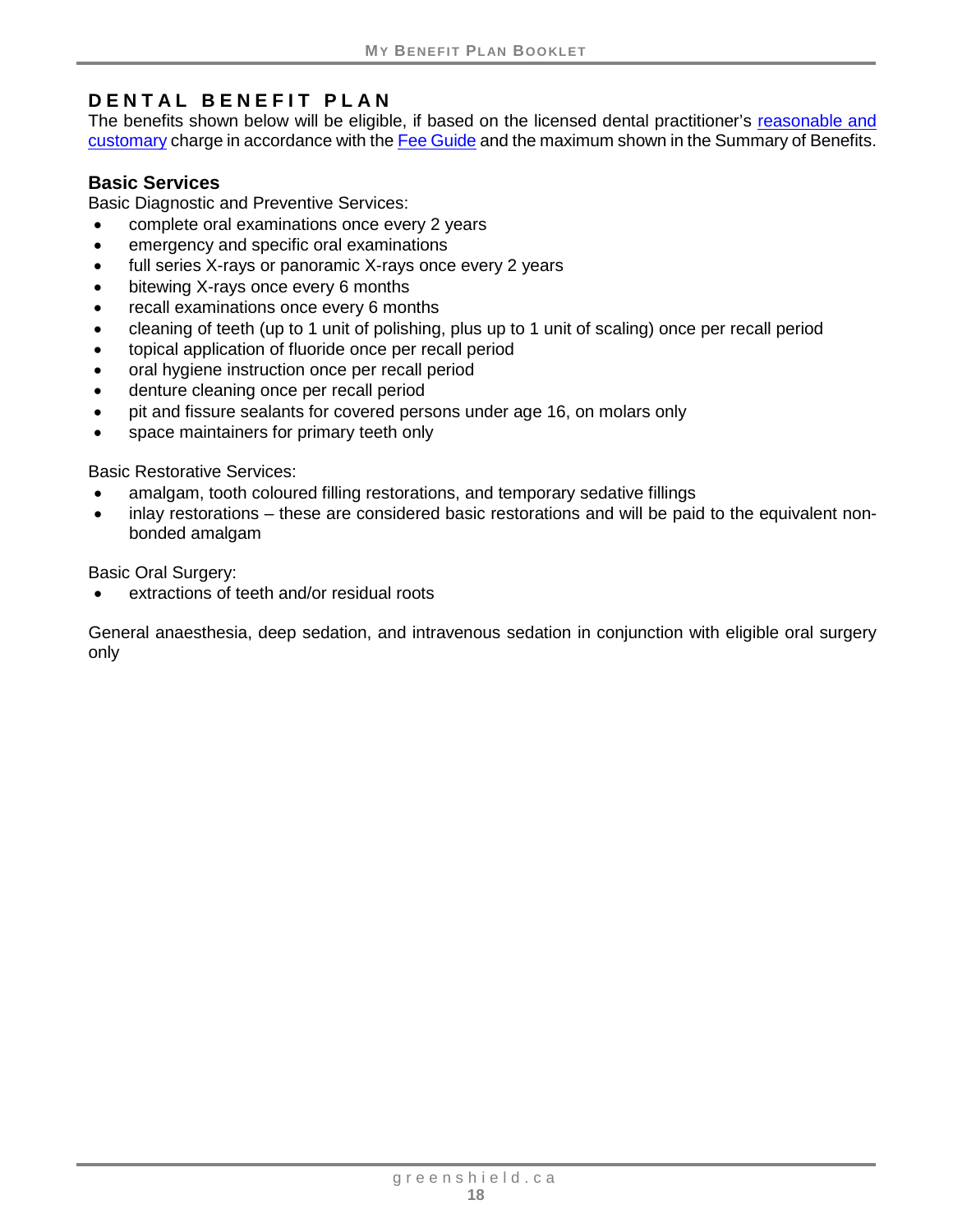#### <span id="page-23-0"></span>**Comprehensive Basic Services**

Standard Denture Services:

- denture repairs and/or tooth/teeth additions
- standard relining and rebasing of dentures once every 2 years, only after 6 months have elapsed from the installation of a denture
- denture adjustments and remount and equilibration procedures, only after 3 months have elapsed from the installation of a denture
- soft tissue conditioning linings for the gums to promote healing
- remake of a partial denture using existing framework, once every 5 years

Comprehensive Oral Surgery:

- surgical exposure, repositioning, transplantation or enucleation of teeth
- remodeling and recontouring shaping or restructuring of bone or gum
- excision removal of cysts and tumors
- incision drainage and/or exploration of soft or hard tissue
- fractures including the treatment of the dislocation and/or fracture of the lower or upper jaw and repair of soft tissue lacerations
- maxilofacial deformities frenectomy surgery on the fold of the tissue connecting the lip to the gum or the tongue to the floor of the mouth

Endodontic Treatment

- root canal therapy
- pulpotomy (removal of the pulp from the crown portion of the tooth)
- pulpectomy (removal of the pulp from the crown and root portion of the tooth)
- apexification (assistance of root tip closure)
- apical curettage, root resections and retrograde fillings (cleaning and removing diseased tissue of the root tip)
- root amputation and hemisection
- bleaching of non-vital tooth/teeth
- emergency procedures including opening or draining of the gum/tooth

Periodontal Treatment

- treatment of diseased bone and gums
- periodontal scaling and/or root planing 16 time units, every calendar year
- occlusal equilibration selective grinding of tooth surfaces to adjust a bite 8 time units every calendar year

The fees for periodontal treatment are based on units of time (15 minutes per unit) and/or number of teeth in a surgical site in accordance with the General Practitioners [Fee Guide.](#page-6-1)

• bruxism appliance, limited to one every 24 months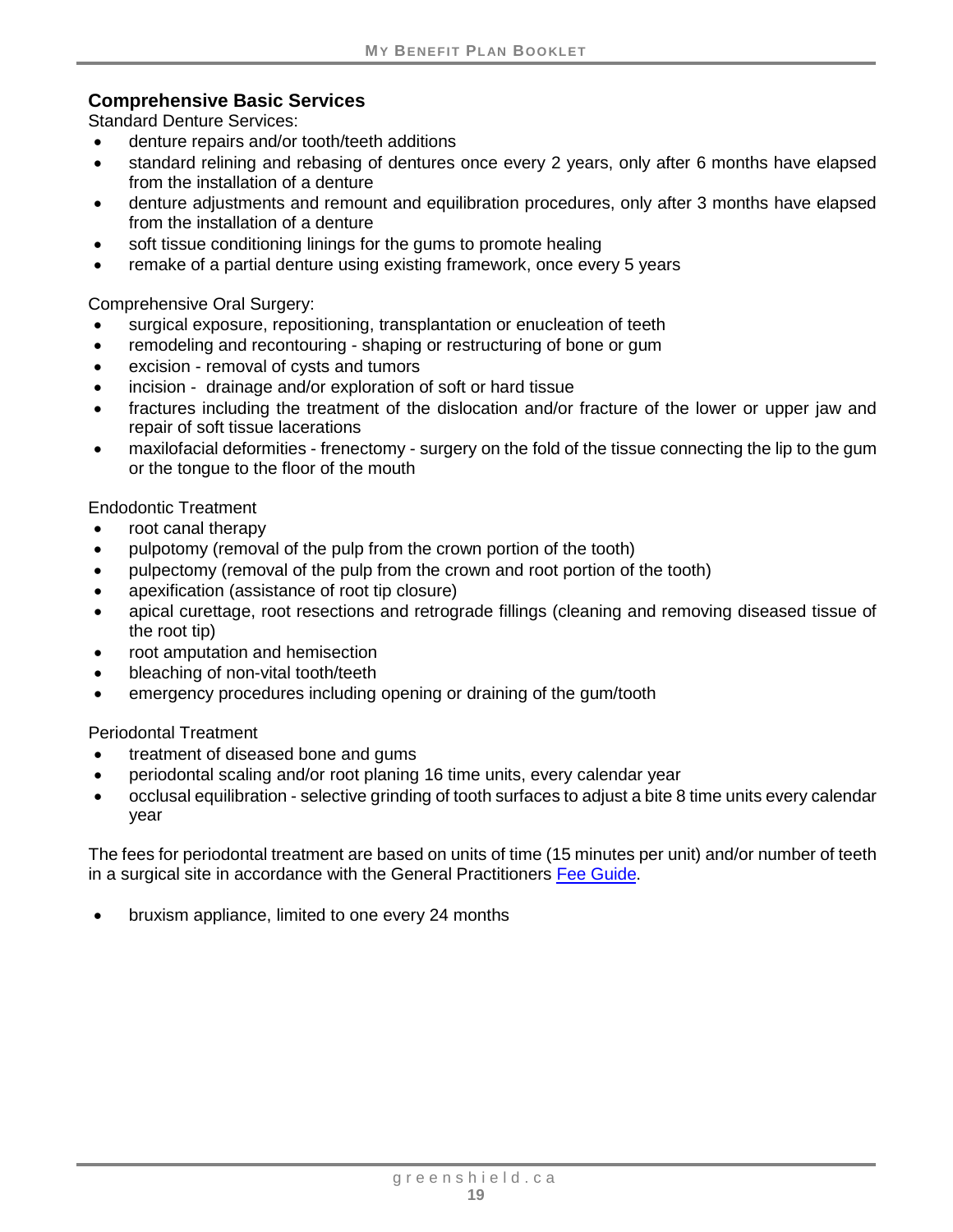#### <span id="page-24-0"></span>**Major Services**

- Standard onlays or crown restorations to restore diseased or accidentally injured natural teeth, once every 5 years
- Standard bridges, including pontics, abutment retainers/crowns on natural teeth, once every 3 years
- Standard dentures including complete, immediate, transitional, and partial dentures, once every 3 years
- Standard repair or recementing of crowns, onlays and bridge work on natural teeth

# <span id="page-24-1"></span>**Orthodontic Services**

Reimbursement for orthodontic treatment to straighten teeth and/or correct the bite.

When a lump sum fee has been paid toward orthodontic treatment, the total amount of the claim will be split into separate portions to allow for payment of an initial fee (approximately one-third of the total lump sum), and the balance of the claim will be divided into monthly fees of equal amounts to be reimbursed over the duration of the treatment. Receipts for payment must be received by GSC no later than 12 months from the date the service is incurred while treatment is in progress, not at the end of the treatment.

If orthodontic treatment is terminated for any reason before completion, the obligation to pay benefits will cease with payment to the date of termination. If such services are resumed, benefit for the remaining services, will be resumed. The benefit payment for orthodontic services will be only for the months that coverage is in force.

#### **Alternate Treatment**

The group benefit plan will reimburse the amount shown in the [Fee Guide](#page-6-1) for the least expensive service or supply, provided that both courses of treatment are a benefit under the plan.

# **Predetermination**

Before your treatment begins:

- for all proposed treatment for crowns, onlays and bridges, an estimate completed by your dental practitioner, **must** be submitted for assessment. Our assessment of the proposed treatment, may result in a lesser benefit being payable or may result in benefits being denied. Failure to submit an estimate prior to beginning your treatment will result in the delay of the assessment.
- if the total cost of any other proposed treatment is expected to exceed \$300, it is recommended that you submit an estimate completed by your dental practitioner.

# **Limitations**

- 1. Laboratory services must be completed in conjunction with other services and will be limited to the co-pay of such services. Laboratory services that are in excess of 40% of the dentist's fee in the applicable Fee Guide shown in the Summary of Benefits will be reduced accordingly; co-pay is then applied;
- 2. Reimbursement will be made according to standard and/or basic services, supplies or treatment. Related expenses beyond the standard and/or basic services, supplies or treatment will remain your responsibility;
- 3. Reimbursement will be pro-rated and reduced accordingly, when time spent by the dentist is less than the average time assigned to a dental service procedure code in the applicable Fee Guide shown in the Summary of Benefits;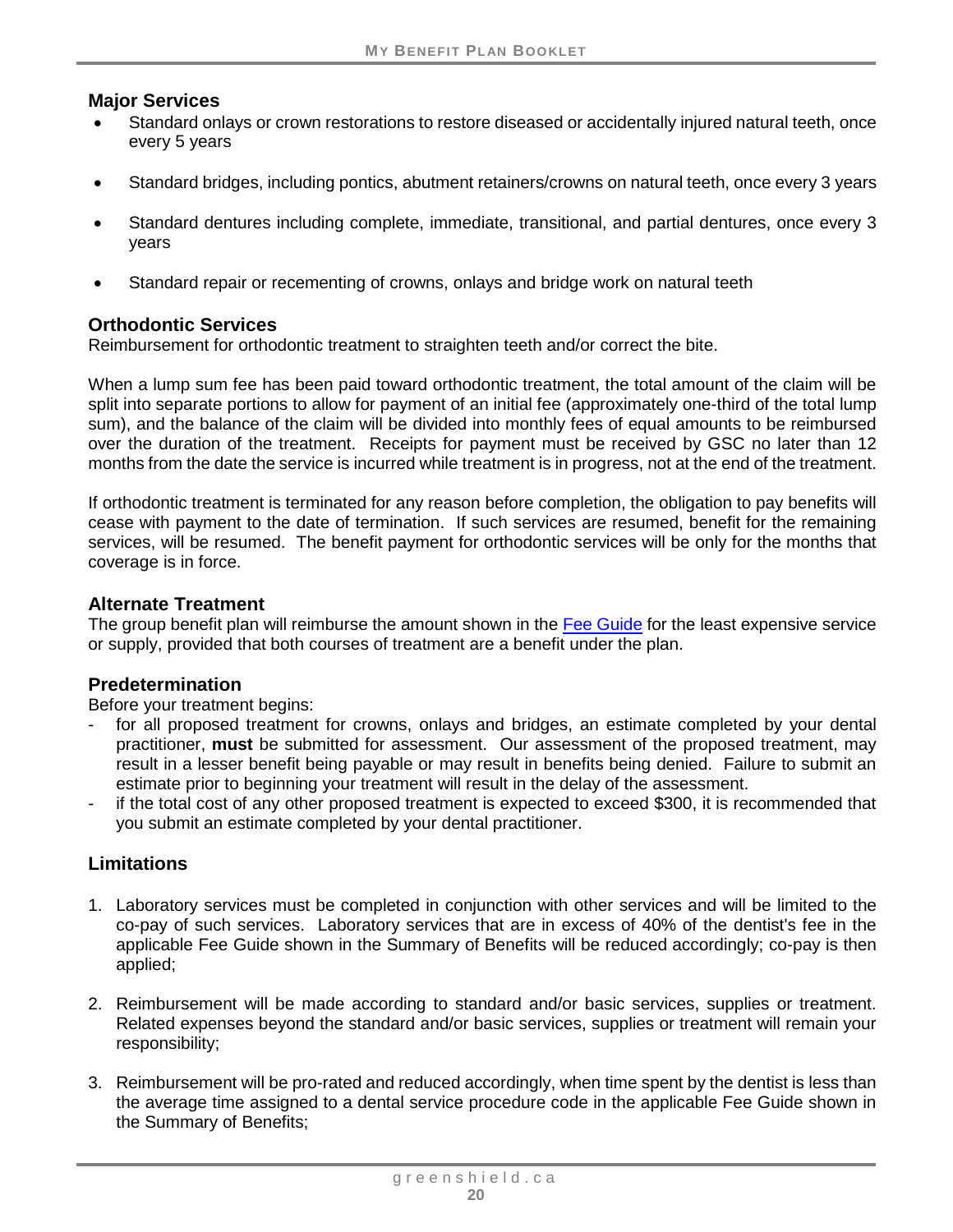- 4. Reimbursement for root canal therapy will be limited to payment once only per tooth. Extra charges for difficult access, exceptional anatomy, calcified canals, and retreatments are not included. The total fee for root canal includes all pulpotomies and pulpectomies performed on the same tooth;
- 5. Common surfaces on the same tooth/same day will be assessed as one surface. If individual surfaces are restored on the same tooth/same day, payment will be assessed according to the procedure code representing the combined surface. Payment will be limited to a maximum of 5 surfaces in any 36 month period;
- 6. When more than one surgical procedure, including multiple periodontal surgical procedures, is performed during the same appointment in the same area of the mouth, only the most comprehensive procedure will be eligible for reimbursement, as the fee for each procedure is based on complete, comprehensive treatment, and is deemed part of the multiple services factor;
- 7. The multiple services factor occurs when a minimum of 6 or more restorations (fillings) or multiple periodontal services are performed at the same appointment and the full fee guide price is charged for each restoration or periodontal service, the first service will be paid in full and all remaining services will be reduced by 20%;
- 8. Core build-ups are eligible only for the purpose of retention and preservation of a tooth when performed with crown treatment. Necessity must be evident on mounted pre-treatment X-rays. Core build-ups to facilitate impression taking and/or block out undercuts are considered included in the cost of a crown;
- 9. Root planing is not eligible if done at the same time as gingival curettage;
- 10. In the event of a dental accident, claims should be submitted under the health benefit plan before submitting them under the dental plan.

# **Dental Exclusions**

Eligible benefits do not include and reimbursement will not be made for:

- 1. Services or supplies received as a result of disease, illness or injury due to:
	- a) an act of war, declared or undeclared;
	- b) participation in a riot or civil commotion; or
	- c) committing a criminal offence;
- 2. Services or supplies provided while serving in the armed forces of any country;
- 3. Failure to keep a scheduled appointment with a legally qualified dental practitioner;
- 4. The completion of any claim forms and/or insurance reports;
- 5. Any dental service that is not contained in the procedure codes developed and maintained by the Canadian Dental Association, adopted by the provincial or territorial dental association of the province or territory in which the service is provided (or your province of residence if any dental service is provided outside Canada) and in effect at the time the service is provided;
- 6. Implants and implant related services;
- 7. Restorations necessary for wear, acid erosion, vertical dimension and/or restoring occlusion;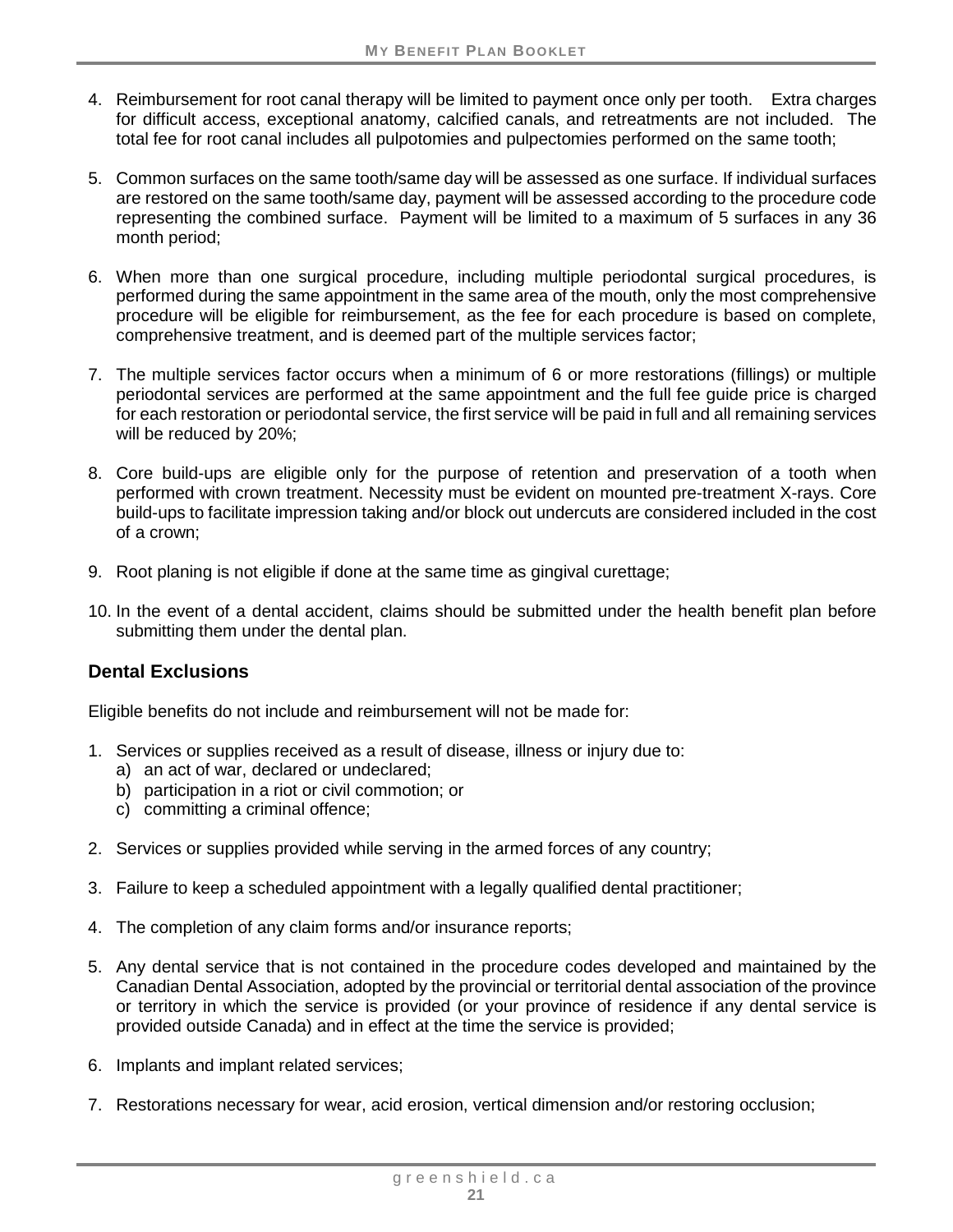- 8. Appliances related to treatment of myofascial pain syndrome including all diagnostic models, gnathological determinants, maintenance, adjustments, repairs and relines;
- 9. Posterior cantilever pontics/teeth and extra pontics/teeth to fill in diastemas/spaces;
- 10. Service and charges for sleep dentistry;
- 11. Diagnostic and/or intraoral repositioning appliances including maintenance, adjustments, repairs and relines related to treatment of temporomandibular joint dysfunction;
- 12. Any specific treatment or drug which:
	- a) does not meet accepted standards of medical, dental or ophthalmic practice, including charges for services or supplies which are experimental in nature, or is not considered to be effective (either medically or from a cost perspective, based on Health Canada's approved indication for use);
	- b) is an adjunctive drug prescribed in connection with any treatment or drug that is not an eligible service;
	- c) is administered in a hospital or is required to be administered in a hospital in accordance with Health Canada's approved indication for use;
	- d) is not dispensed by the pharmacist in accordance with the payment method shown under the Health Benefit Plan Prescription Drugs benefit;
	- e) is not being used and/or administered in accordance with Health Canada's approved indication for use, even though such drug or procedure may customarily be used in the treatment of other illnesses or injuries;
- 13. Services or supplies that:
	- a) are not recommended, provided by or approved by the attending legally qualified (in the opinion of GSC) medical practitioner or dental practitioner as permitted by law;
	- b) are legally prohibited by the government from coverage;
	- c) you are not obligated to pay for or for which no charge would be made in the absence of benefit coverage; or for which payment is made on your behalf by a not-for-profit prepayment association, insurance carrier, third party administrator, like agency or a party other than GSC, your plan sponsor or you;
	- d) are provided by a health practitioner whose license by the relevant provincial regulatory and/or professional association has been suspended or revoked;
	- e) are not provided by a designated provider of service in response to a prescription issued by a legally qualified health practitioner;
	- f) are used solely for recreational or sporting activities and which are not medically necessary for regular activities;
	- g) are primarily for cosmetic or aesthetic purposes, or are to correct congenital malformations;
	- h) are provided by an immediate family member related to you by birth, adoption, or by marriage and/or a practitioner who normally resides in your home. An immediate family member includes a parent, spouse, child or sibling;
	- i) are provided by your plan sponsor and/or a practitioner employed by your plan sponsor, other than as part of an employee assistance plan;
	- j) are a replacement of lost, missing or stolen items, or items that are damaged due to negligence. Replacements are eligible when required due to natural wear, growth or relevant change in your medical condition but only when the equipment/prostheses cannot be adjusted or repaired at a lesser cost and the item is still medically required;
	- k) are video instructional kits, informational manuals or pamphlets;
	- l) are delivery and transportation charges;
	- m) are a duplicate prosthetic device or appliance;
	- n) are from any governmental agency which are obtained without cost by compliance with laws or regulations enacted by a federal, provincial, municipal or other governmental body;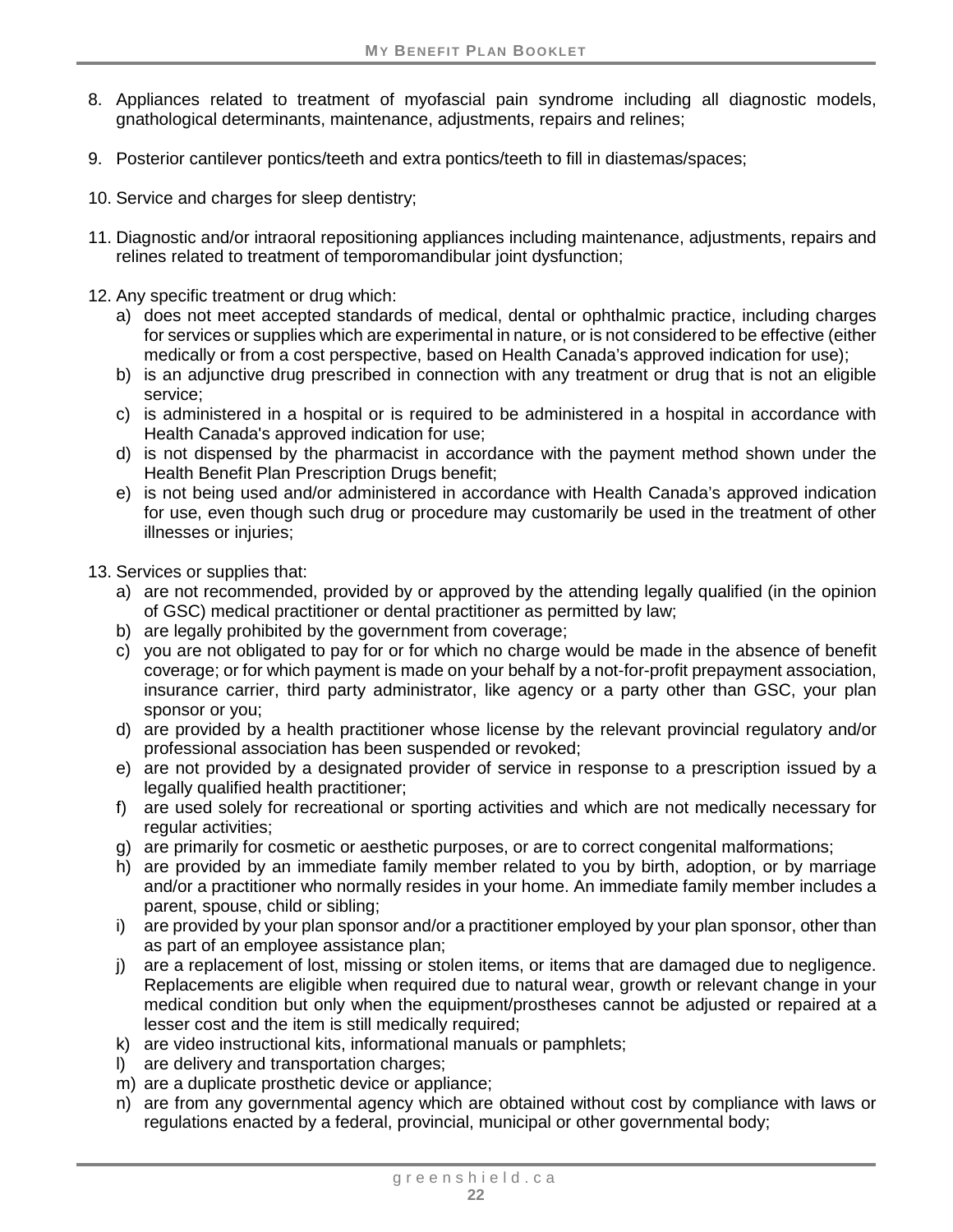- o) would normally be paid through any provincial health insurance plan, Workplace Safety and Insurance Board or tribunal, or any other government agency, or which would have been payable under such a plan had proper application for coverage been made, or had proper and timely claims submission been made;
- p) relates to treatment of injuries arising from a motor vehicle accident;
	- Note: Payment of benefits for claims relating to automobile accidents for which coverage is available under a motor vehicle liability policy providing no-fault benefits will be considered only if–
		- i) the service or supplies being claimed is not eligible; or
		- ii) the financial commitment is complete;

A letter from your automobile insurance carrier will be required;

q) are cognitive or administrative services or other fees charged by a provider of service for services other than those directly relating to the delivery of the service or supply.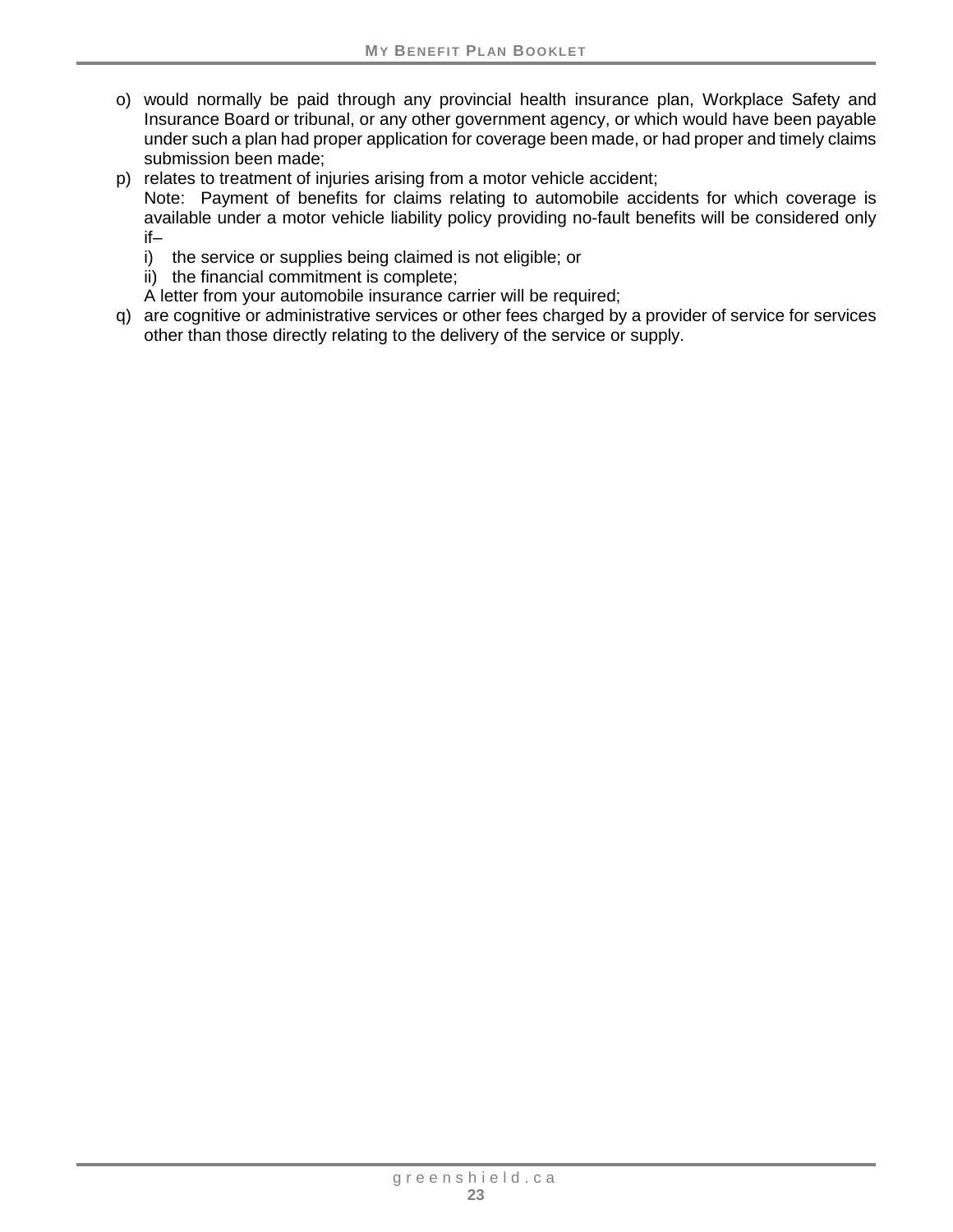# <span id="page-28-0"></span>**CLAIM INFORMATION**

#### **Inquiries**

For detailed inquiries:

- Call GSC Customer Service Centre at 1.888.711.1119 to determine eligibility for a specific item or service and GSC's pre-authorization requirements;
- Visit GSC website at [greenshield.ca](http://www.greenshield.ca/) to e-mail your question;
- Please refer to the benefits section of Corus Central for further benefit details; or
- If you have further questions please contact [totalrewards@corusent.com.](mailto:totalrewards@corusent.com)

#### **Submitting Claims**

Claim forms, including Pre-Authorization forms, and valuable claims submission information, is available at [greenshield.ca.](http://www.greenshield.ca/)

Please note that in addition to a completed claim form, claims reimbursement requires the original itemized paid receipt **(cash receipts or credit card receipts alone are not acceptable)**.

All claims must be received by GSC no later than 12 months from the date the eligible benefit was incurred.

#### **Reimbursement**

Reimbursement will be made by one of the following methods:

- a) Direct deposit to your personal bank account, when requested;
- b) A reimbursement cheque; or
- c) Direct payment to the provider of services, where applicable.

All dollar maximums and limitations stated are expressed in Canadian dollars. Reimbursement will be made in Canadian or U.S. funds for both providers and plan members, based on the country of the payee.

#### **Emergency Travel**

GSC Travel Assistance must be contacted by phone within 48 hours of commencement of treatment.

Call our Customer Service Centre at 1.888.711.1119 for detailed claims submission instructions.

If you have incurred out of pocket expenses, claims must be submitted together with supporting original receipts to GSC Travel Assistance who will then co-ordinate with the provincial health insurance plan reimbursement of those approved, eligible expenses.

To make a claim, submit the patient name, provincial health insurance plan number, address and GSC Identification Number with a detailed statement showing the services rendered and the fees charged for each service.

#### **Subrogation**

GSC retains the right of subrogation of benefits. This means if GSC paid benefits on behalf of you or your dependent, but the benefits either should have been paid or are subsequently paid or provided, in whole or in part, by a third party liability or other coverage(s), GSC has the right to recover such payment or reimbursement. In cases of third party liability, you must advise your lawyer of our subrogation rights.